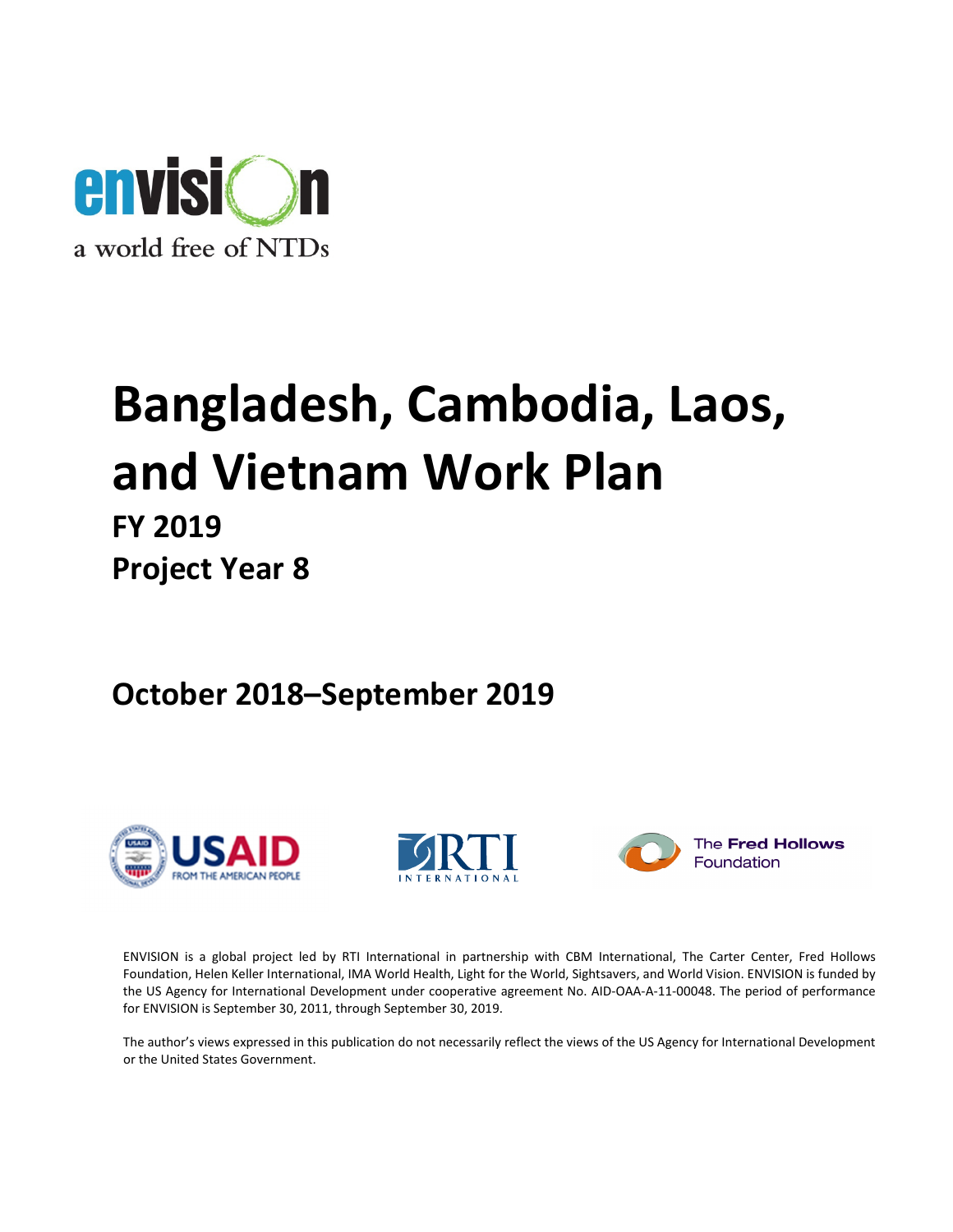# ENVISION PROJECT OVERVIEW

The United States Agency for International Development (USAID) ENVISION project (2011–2019) is designed to support the vision of the World Health Organization (WHO) and its member states by targeting the control and elimination of seven neglected tropical diseases (NTDs), including lymphatic filariasis (LF), onchocerciasis (OV), schistosomiasis (SCH), three soil-transmitted helminths (STH; roundworm, whipworm, and hookworm), and trachoma. ENVISION's goal is to strengthen NTD programming at global and country levels and support ministries of health (MOHs) to achieve their NTD control and elimination goals.

At the global level, ENVISION—in close coordination and collaboration with WHO, USAID, and other stakeholders—contributes to several technical areas in support of global NTD control and elimination goals, including the following:

- Drug and diagnostics procurement, where global donation programs are unavailable
- Capacity strengthening
- Management and implementation of ENVISION's Technical Assistance Facility (TAF)
- Disease mapping
- NTD policy and technical guideline development
- NTD monitoring and evaluation (M&E).

At the country level, ENVISION provides support to national NTD programs by providing strategic technical and financial assistance for a comprehensive package of NTD interventions, including the following:

- Strategic annual and multi-year planning
- Advocacy
- Social mobilization and health education
- Capacity strengthening
- Baseline disease mapping
- Preventive chemotherapy (PC) or mass drug administration (MDA)
- Drug and commodity supply management and procurement
- Program supervision
- M&E, including disease-specific assessments (DSAs) and surveillance.

In Bangladesh, Cambodia, Laos, and Vietnam, ENVISION project activities are implemented by RTI International. Fred Hollows Foundation (FHF) also provides support for trachoma activities in Vietnam.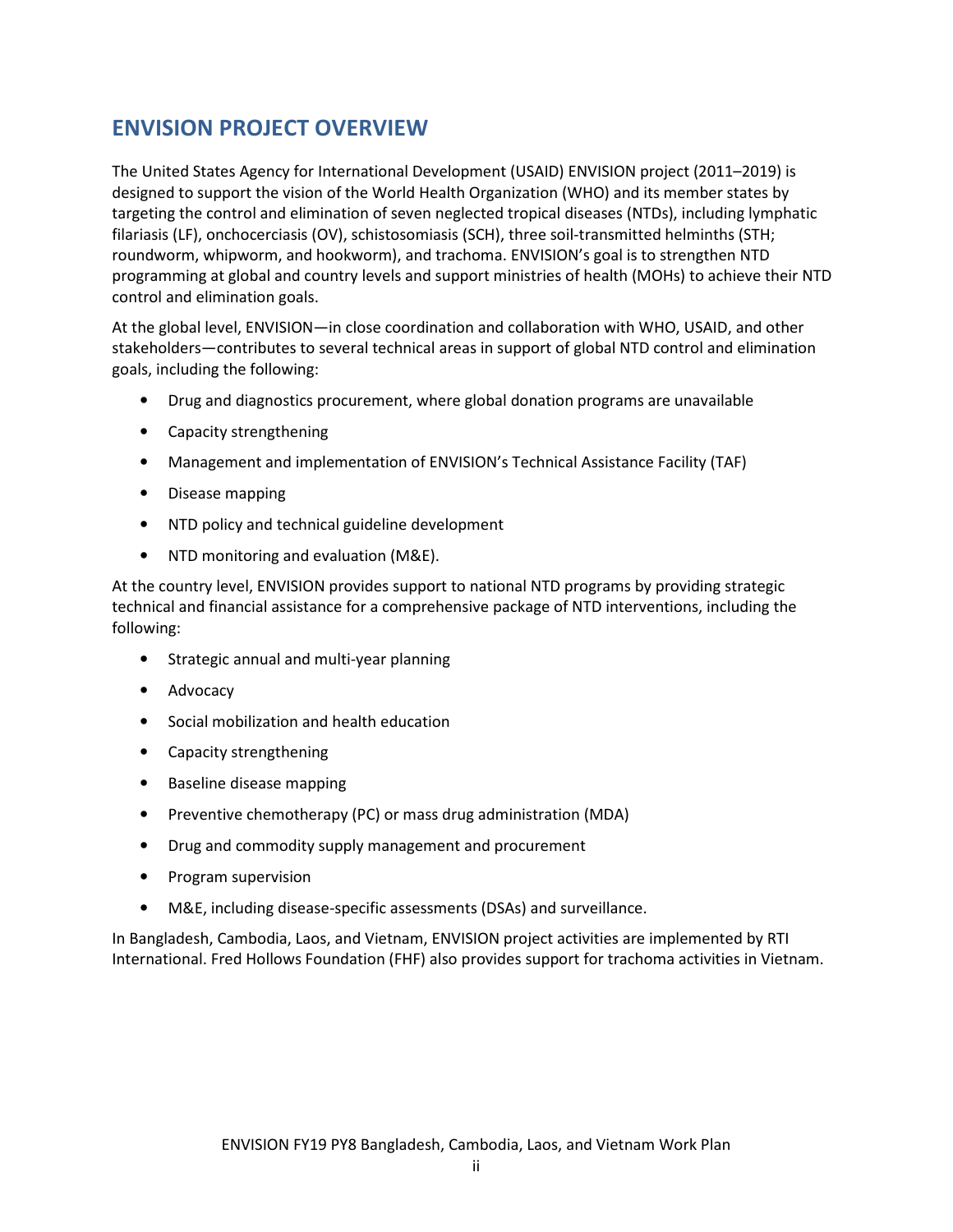# **TABLE OF CONTENTS**

| 1) |  |
|----|--|
| 2) |  |
| a) |  |
| b) |  |
| c) |  |
| d) |  |
| e) |  |
| 3) |  |
| a) |  |
| b) |  |
| c) |  |
| d) |  |
| e) |  |
| 4) |  |
| a) |  |
| b) |  |
| c) |  |
| d) |  |
| e) |  |
| 5) |  |
| a) |  |
| b) |  |
| c) |  |
| d) |  |
| e) |  |

# **TABLE OF TABLES**

| Table 1a. Non-ENVISION NTD partners working in Bangladesh, donor support, and summarized activities |  |
|-----------------------------------------------------------------------------------------------------|--|
|                                                                                                     |  |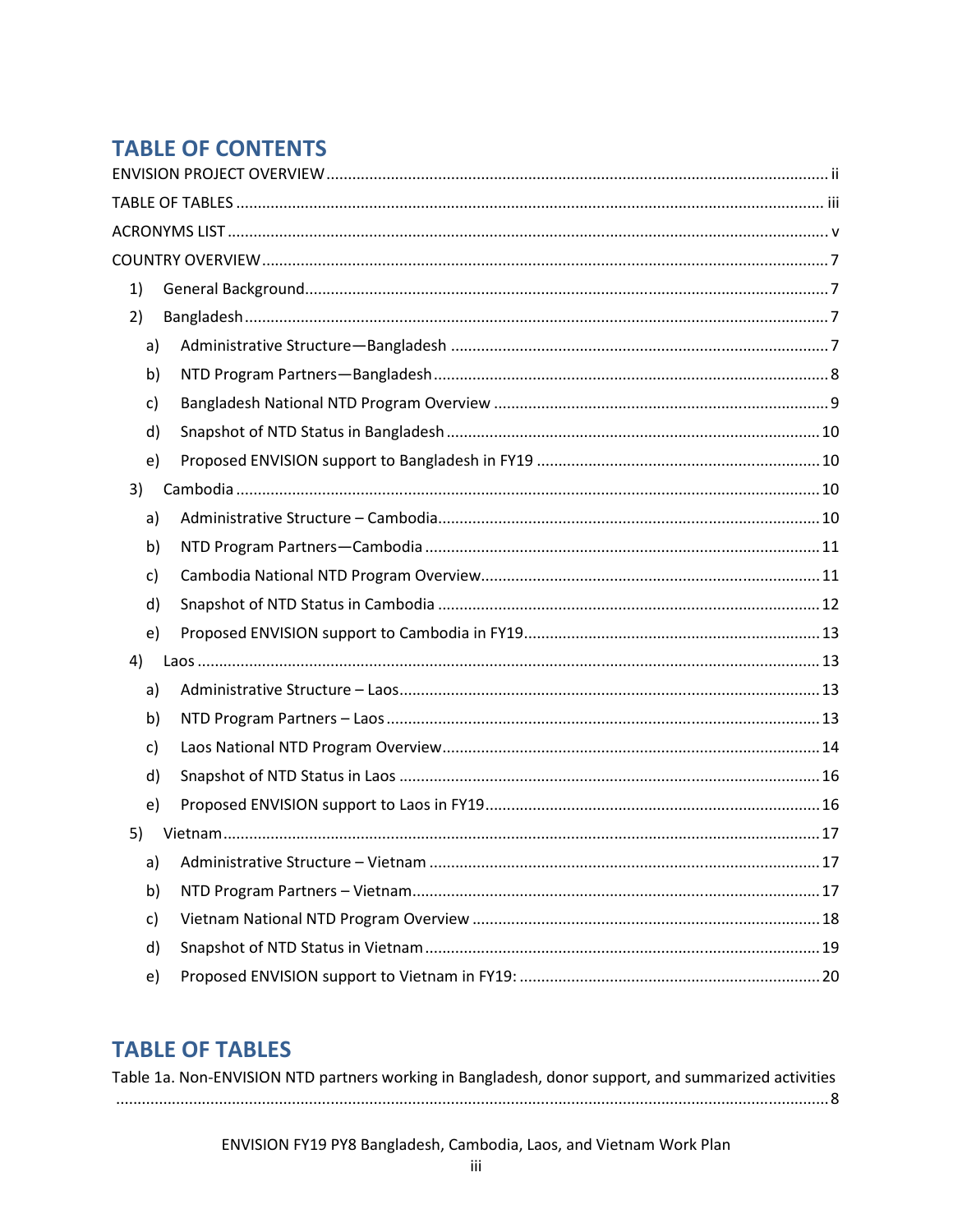Table 2a. Snapshot of the expected status of Bangladesh NTD program as of September 30, 2018 ........ 10 Table 1b. Non-ENVISION NTD partners working in Cambodia, donor support, and summarized activities .................................................................................................................................................................... 11 Table 2b. Snapshot of the expected status of Cambodia NTD program as of September 30, 2018 .......... 12 Table 1c. NON-ENVISION NTD partners working in Laos, donor support, and summarized activities ...... 13 Table 2c. Snapshot of the expected status of Laos NTD program as of September 30, 2018 .................... 16 Table 1d. Non-ENVISION NTD partners working in Vietnam, donor support, and summarized activities . 17 Table 2d. Snapshot of the expected status of Vietnam NTD program as of September 30, 2018 ............. 19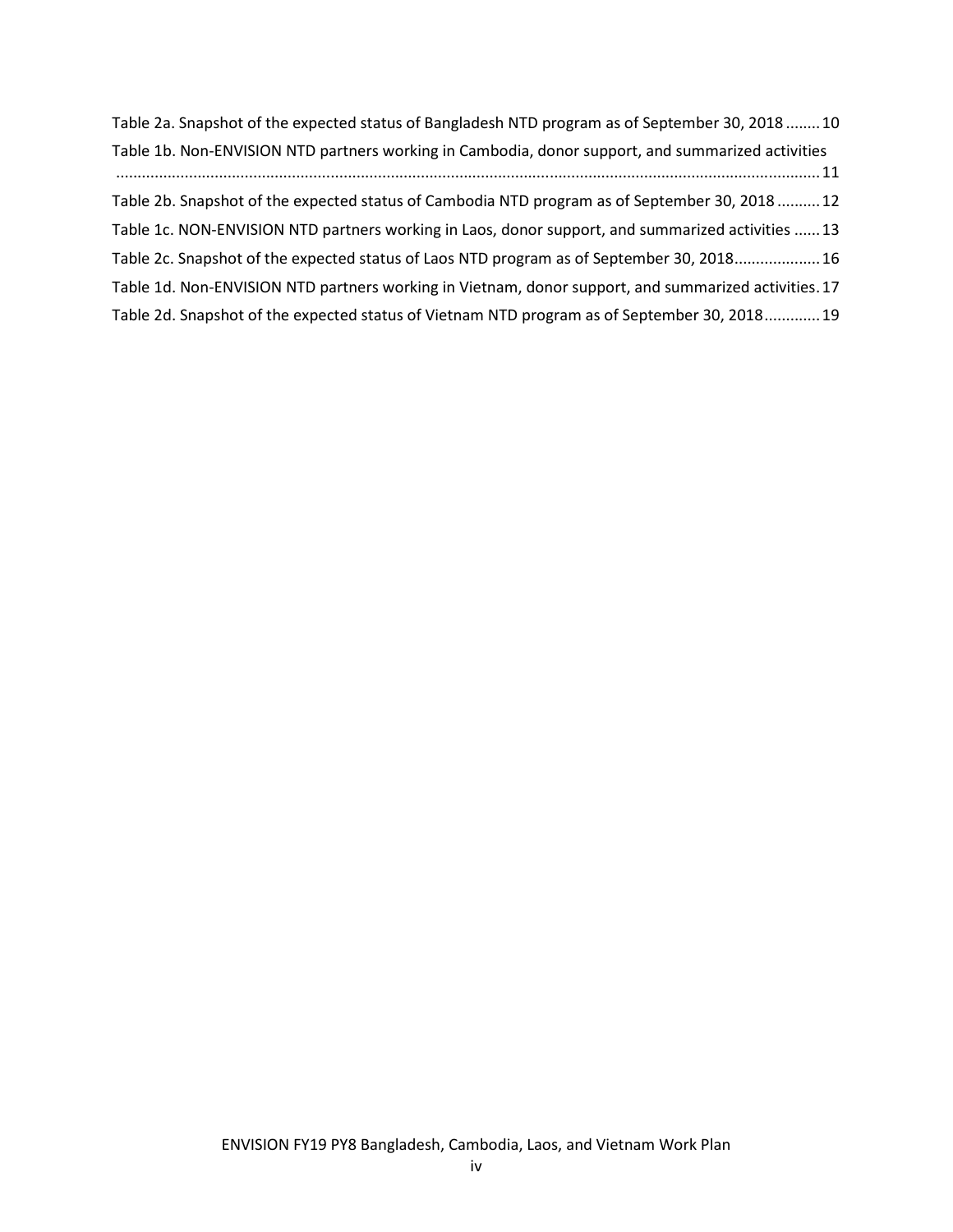# ACRONYMS LIST

| Ag                 | Antigenaemia                                                                          |
|--------------------|---------------------------------------------------------------------------------------|
| ALB                | Albendazole                                                                           |
| <b>CDC</b>         | US Centers for Disease Control and Prevention                                         |
| <b>CMPE</b>        | Center for Malariology, Parasitology and Entomology (Laos)                            |
| <b>CNM</b>         | National Center for Parasitology, Entomology and Malaria Control (Cambodia)           |
| <b>CNTD</b>        | Centre for Neglected Tropical Diseases (at the Liverpool School of Tropical Medicine) |
| <b>CWW</b>         | <b>Children Without Worms</b>                                                         |
| <b>DCDC</b>        | Directorate of Communicable Disease Control (Laos)                                    |
| <b>DEC</b>         | Diethylcarbamazine                                                                    |
| <b>DSA</b>         | Disease-Specific Assessment                                                           |
| <b>END</b> in Asia | End Neglected Tropical Diseases in Asia                                               |
| EU                 | <b>Evaluation Unit</b>                                                                |
| <b>FHF</b>         | <b>Fred Hollows Foundation</b>                                                        |
| <b>FOG</b>         | <b>Fixed Obligation Grant</b>                                                         |
| <b>FY</b>          | <b>Fiscal Year</b>                                                                    |
| <b>GSK</b>         | GlaxoSmithKline                                                                       |
| <b>GTMP</b>        | <b>Global Trachoma Mapping Project</b>                                                |
| HQ                 | Headquarters                                                                          |
| ICT                | Immunochromatographic Test                                                            |
| <b>IDRC</b>        | International Development Research Centre (Canada)                                    |
| ITI                | International Trachoma Initiative                                                     |
| 1&J                | Johnson & Johnson                                                                     |
| LF                 | Lymphatic Filariasis                                                                  |
| MAC                | Margaret A. Cargill                                                                   |
| M&E                | Monitoring and Evaluation                                                             |
| <b>MDA</b>         | <b>Mass Drug Administration</b>                                                       |
| <b>MEB</b>         | Mebendazole                                                                           |
| Mf                 | Microfilaraemia                                                                       |
| <b>MMDP</b>        | Morbidity Management and Disability Prevention                                        |
| <b>MOH</b>         | Ministry of Heath                                                                     |
| <b>MOHFW</b>       | Ministry of Health and Family Welfare (Bangladesh)                                    |
| N/A                | Not Applicable                                                                        |
| <b>NIMPE</b>       | National Institute of Malariology, Parasitology and Entomology (Vietnam)              |
| <b>NPEH</b>        | National Program for Eye Health (Cambodia)                                            |
| <b>NTD</b>         | <b>Neglected Tropical Disease</b>                                                     |
| pre-SAC            | Preschool Age Children                                                                |
| <b>PZQ</b>         | Praziquantel                                                                          |
| Q                  | Quarter                                                                               |
| SAC                | School-Age Children                                                                   |
| <b>SC</b>          | Spot Check                                                                            |
| <b>SCH</b>         | Schistosomiasis                                                                       |
| SS                 | <b>Sentinel Site</b>                                                                  |
| <b>STH</b>         | Soil-Transmitted Helminths                                                            |
| <b>STTA</b>        | <b>Short-Term Technical Assistance</b>                                                |
| <b>TAF</b>         | <b>Technical Assistance Facility</b>                                                  |
| <b>TAS</b>         | <b>Transmission Assessment Survey</b>                                                 |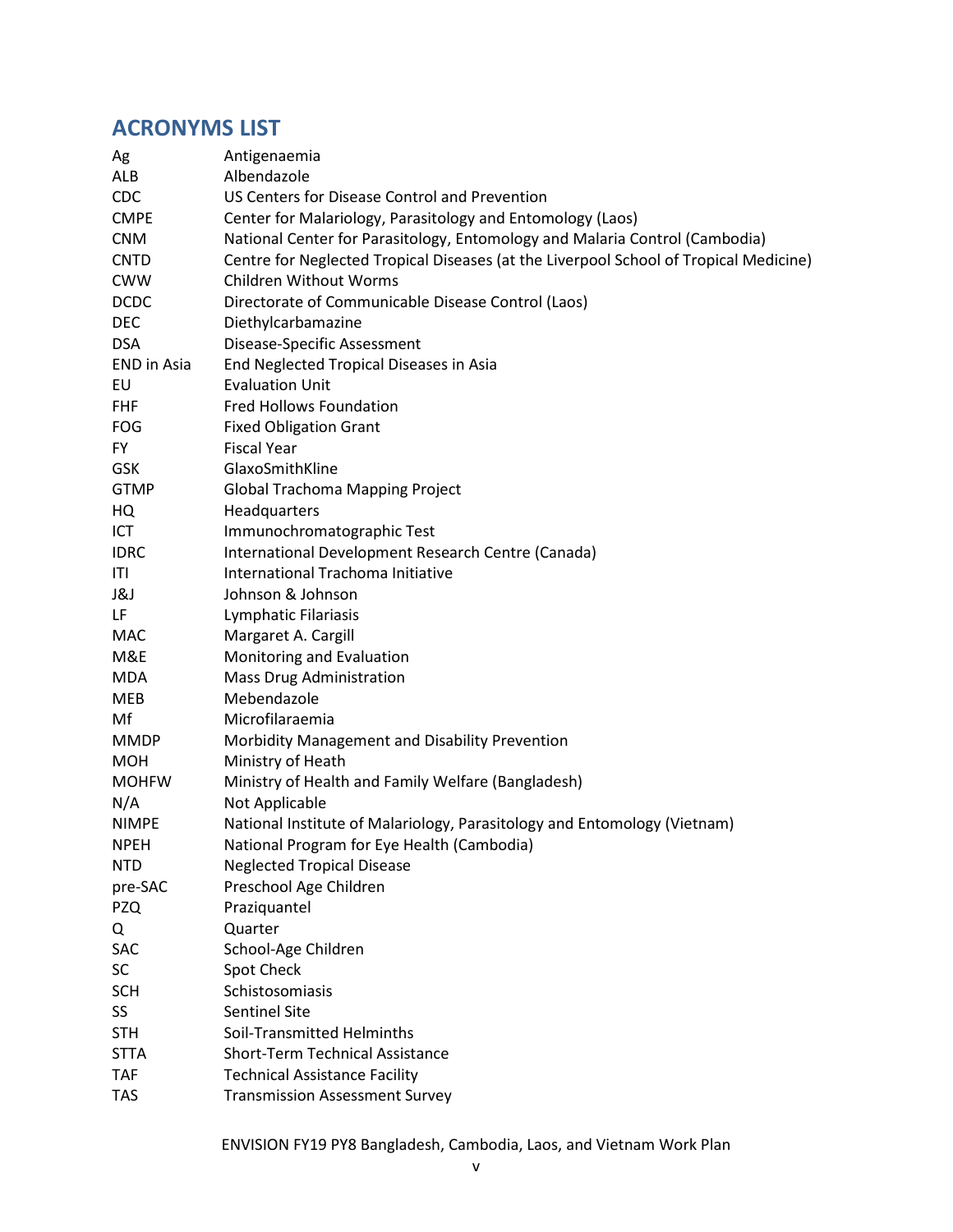| <b>TF</b>    | Trachomatous Inflammation-Follicular        |
|--------------|---------------------------------------------|
| <b>TIS</b>   | <b>Trachoma Impact Survey</b>               |
| <b>TRA</b>   | <b>Trachoma Rapid Assessment</b>            |
| <b>TT</b>    | <b>Trachomatous Trichiasis</b>              |
| <b>USAID</b> | US Agency for International Development     |
| <b>VNIO</b>  | Vietnam National Institute of Ophthalmology |
| <b>WASH</b>  | Water, Sanitation, and Hygiene              |
| <b>WCBA</b>  | Women of Childbearing Age                   |
| <b>WHO</b>   | World Health Organization                   |
| <b>WPRO</b>  | <b>Western Pacific Regional Office</b>      |
| <b>ZTH</b>   | Zithromax <sup>®</sup>                      |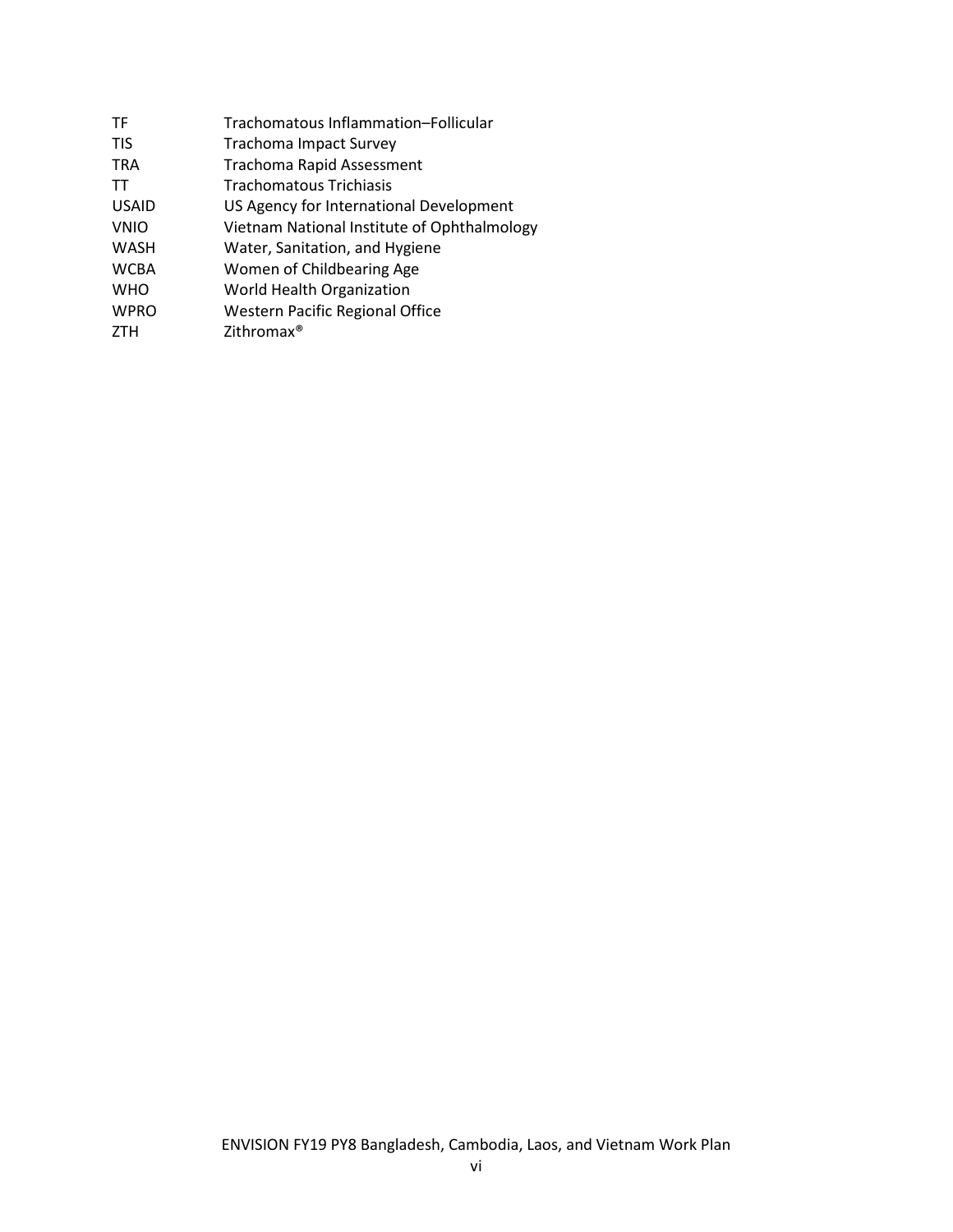# COUNTRY OVERVIEW

# 1) General Background

The US Agency for International Development's (USAID's) End Neglected Tropical Diseases in Asia (END in Asia) project supported the Ministries of Health (MOHs) in Bangladesh, Cambodia, Laos, and Vietnam to enhance their neglected tropical disease (NTD) programs' efforts from October 2010 to September 2015. The project's technical and operational support enabled the countries to move toward their elimination and control goals for USAID's targeted preventive chemotherapy NTDs.

These countries were added to the ENVISION project portfolio on October 1, 2015. ENVISION's objectives in these counties are to ensure that national programs can obtain validation that lymphatic filariasis (LF), trachoma, and schistosomiasis (SCH) have been eliminated as public health problems and to maintain a sustainable control program for soil-transmitted helminths (STH).

ENVISION's support for LF and trachoma focuses on assisting the national LF and trachoma programs in these four countries to submit validation dossiers to the World Health Organization (WHO) and determining how ongoing post-validation elimination surveillance can be most feasibly implemented. In addition, because WHO's goal for SCH in Cambodia and Laos is to eliminate it as a public health problem, ENVISION supported country-specific SCH strategic planning during fiscal years 2016 (FY16) and 2017 (FY17). The aim of this effort was to ensure that Cambodia and Laos have appropriate measures in place to sustain mass drug administration (MDA) gains through improved water, sanitation, and hygiene (WASH) measures and intensified animal and human surveillance.

ENVISION works with the MOH in each of these aforementioned countries to provide the tools and resources that are needed to assist their NTD programs with collecting and compiling data to be included in dossiers for LF and trachoma and to appropriately plan program activities. ENVISION also helps to address identified funding gaps and works closely with WHO country offices to ensure that the programs have the resources that they need to meet their targets.

RTI International does not have offices in these countries; short-term technical assistance (STTA) is provided by Headquarters (HQ) staff, ENVISION's Southeast Asia Regional NTD Manager based in Jakarta, Indonesia, and Fred Hollows Foundation (FHF) staff in Vietnam.

# 2) Bangladesh

# a) Administrative Structure—Bangladesh

Bangladesh is divided into seven divisions and 64 districts. In 2018, the estimated population was 164 million people, with an average of 2.5 million people per district. The districts are further divided into sub-districts (upazilas), clusters of villages (unions), and villages (mouzas). The National Filariasis Elimination and Soil-Transmitted Helminthiases Control Program is based in the Disease Control Unit of the Directorate General of Health Services, Ministry of Health and Family Welfare (MOHFW) and is responsible for the overall design and management of national efforts to respond to LF and STH. The program also works with the MOHFW's research, drug control and logistics, the national health database, and other support functions as needed.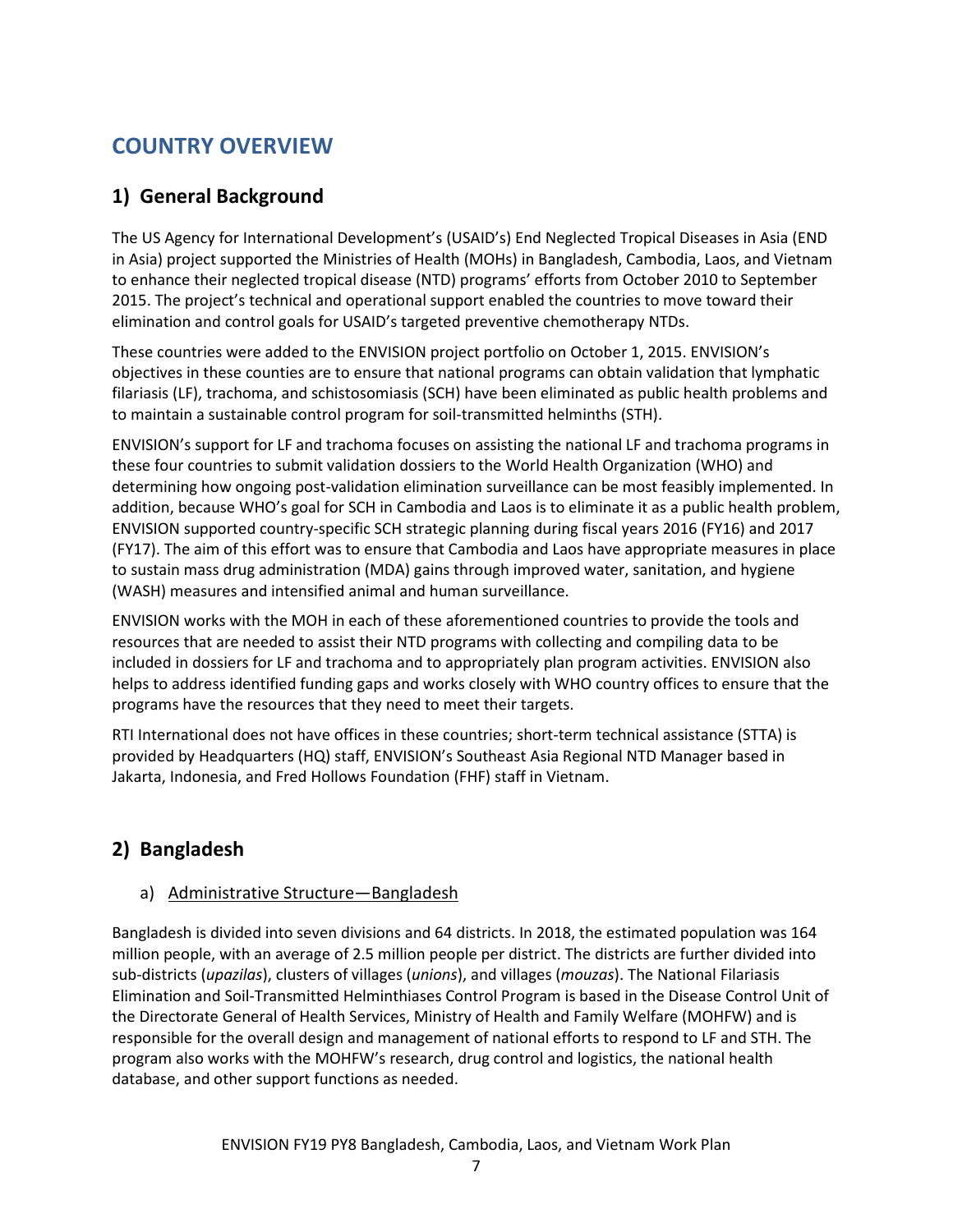# b) NTD Program Partners—Bangladesh

The Centre for Neglected Tropical Diseases (CNTD) at the Liverpool School of Tropical Medicine supports LF MDA and morbidity management and disability prevention (MMDP) activities, including transmission assessment survey (TAS) training and implementation. In 2019, CNTD plans to support LF TAS and some MMDP activities.

The US Centers for Disease Control and Prevention (CDC) supported operational research in Bangladesh to determine optimal post-treatment surveillance methodologies for LF from February 2014 through March 2017. Staff collected data from health facilities in one endemic and one non-endemic district, as well as from a migrant clinic in Dhaka. The findings from the three-year observation period showed that antibody prevalence remained constant, but antigen prevalence decreased. Although health facility– based surveillance was found to be feasible on a small scale, the research team advised that it would be difficult to implement throughout all endemic districts. Therefore, the team recommended exploring integration with ongoing surveillance platforms instead.

Staff at Children Without Worms (CWW) provided technical and financial assistance to the national MOHFW to design a strategy to eliminate STH as a public health problem. CWW staff also work with the MOHFW to plan and implement a deworming program at schools, collect data, and identify ways to better incorporate water and sanitation activities into the deworming activities. With funding from CWW, in FY17, RTI (non-ENVISION staff) completed a two-phased assessment of the STH MDA reporting system to help the MOHFW implement standardized tools to evaluate data quality and reported coverage and to strengthen the program's use of monitoring and evaluation (M&E) indicators to track program performance.

WHO also supports the MOHFW with donations of albendazole (ALB) from GlaxoSmithKline (GSK) and mebendazole (MEB) from Johnson & Johnson (J&J) to conduct STH MDA.

Table 1a is a list of the non-ENVISION partners that are conducting activities in Bangladesh.

| <b>Partner</b>               | Location<br>(Regions/States)       | <b>Activities</b>                                                                                    | In FY18, was<br><b>USAID</b><br>providing direct<br>financial<br>support to this<br>partner through<br><b>ENVISION?</b> | <b>List other donors</b><br>supporting these<br>partners/activities |
|------------------------------|------------------------------------|------------------------------------------------------------------------------------------------------|-------------------------------------------------------------------------------------------------------------------------|---------------------------------------------------------------------|
| <b>MOHFW</b>                 | Central level/all<br>endemic areas | - LF MMDP activities;<br>deworming week for<br>STH; some STH<br>activities carried out by<br>doctors | No                                                                                                                      | <b>CNTD</b>                                                         |
| Central level<br><b>CNTD</b> |                                    | Provides funding and<br>technical assistance for<br>LF activities throughout<br>the country          | No                                                                                                                      | Funded by the UK<br>Department for International<br>Development     |

# Table 1a. Non-ENVISION NTD partners working in Bangladesh, donor support, and summarized activities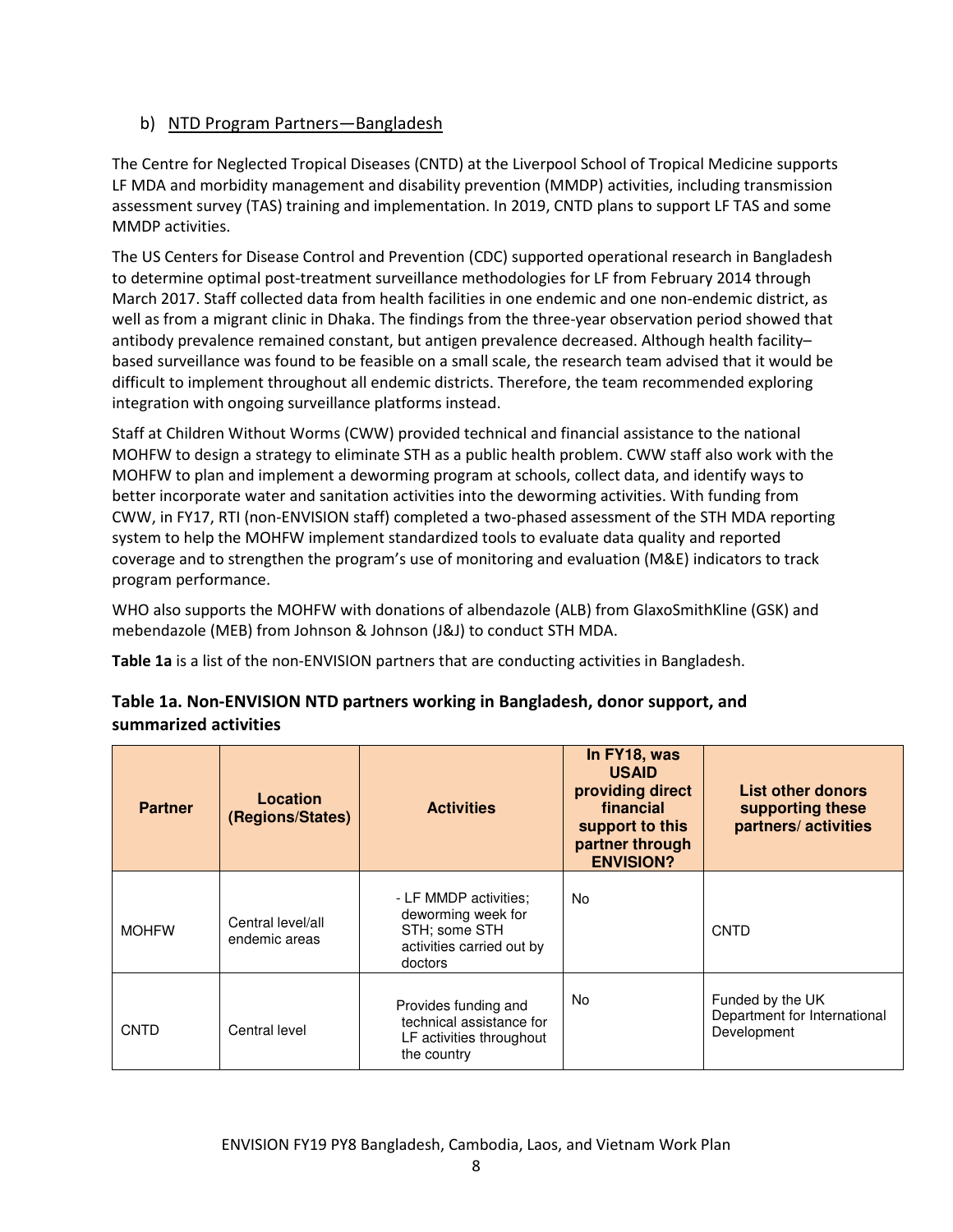| <b>Partner</b> | Location<br>(Regions/States)                   | <b>Activities</b>                                                                                                      | In FY18, was<br><b>USAID</b><br>providing direct<br>financial<br>support to this<br>partner through<br><b>ENVISION?</b> | List other donors<br>supporting these<br>partners/activities |
|----------------|------------------------------------------------|------------------------------------------------------------------------------------------------------------------------|-------------------------------------------------------------------------------------------------------------------------|--------------------------------------------------------------|
| <b>CDC</b>     | Dhaka, 1 endemic,<br>1 non-endemic<br>district | -Operational research on<br>post-MDA surveillance<br>and molecular<br>xenomonitoring                                   | No.                                                                                                                     | <b>USAID</b>                                                 |
| <b>WHO</b>     | Central level                                  | -Donation of ALB and<br>MEB                                                                                            | No                                                                                                                      | GSK and J&J                                                  |
| <b>CWW</b>     | Central level                                  | -Technical assistance to<br>MOHFW to design and<br>implement STH<br>elimination as a public<br>health problem strategy | No.                                                                                                                     | J&J                                                          |

# c) Bangladesh National NTD Program Overview

# Lymphatic Filariasis

Bangladesh is currently under post-MDA surveillance for all 19 endemic districts and is expected to implement the final TAS3 in 2020.

Approximately 38 million people in Bangladesh are at risk of LF caused by Wuchereria bancrofti and transmitted by Culex quinquefasciatus. A total of 19 districts were declared endemic based on historical and/or empirical evidence, including the presence of a large number of people affected with clinical disease and/or high prevalence of microfilaria (Mf) observed in epidemiological surveys. By 2014, all 19 districts in Bangladesh had completed at least five rounds of MDA with ALB and diethylcarbamazine (DEC), and 18 out of the 19 had passed TAS1 and therefore met the criteria for stopping MDA. Rangpur District failed TAS1 in 2014, implemented two more rounds of MDA, and passed TAS1 in November 2016. By the end of 2017, 13 districts in Bangladesh had passed TAS3. The country has prepared its LF pre-dossier with technical support provided by ENVISION during FY16 and FY17 and will incorporate future TAS and MMDP results as they are completed and available.

# Soil-Transmitted Helminths

All 64 districts in Bangladesh are endemic above the treatment threshold for STH. The MOHFW conducts school-based deworming twice a year. The 2017-2021 STH National Strategic Plan aims to eliminate STH as a public health problem.

In FY17, ENVISION provided resources and guidance to the MOHFW to set up its integrated NTD database. The MOHFW is compiling all the historical information for LF and STH and is maintaining the database. RTI is prepared to provide additional technical assistance to the MOHFW if needed.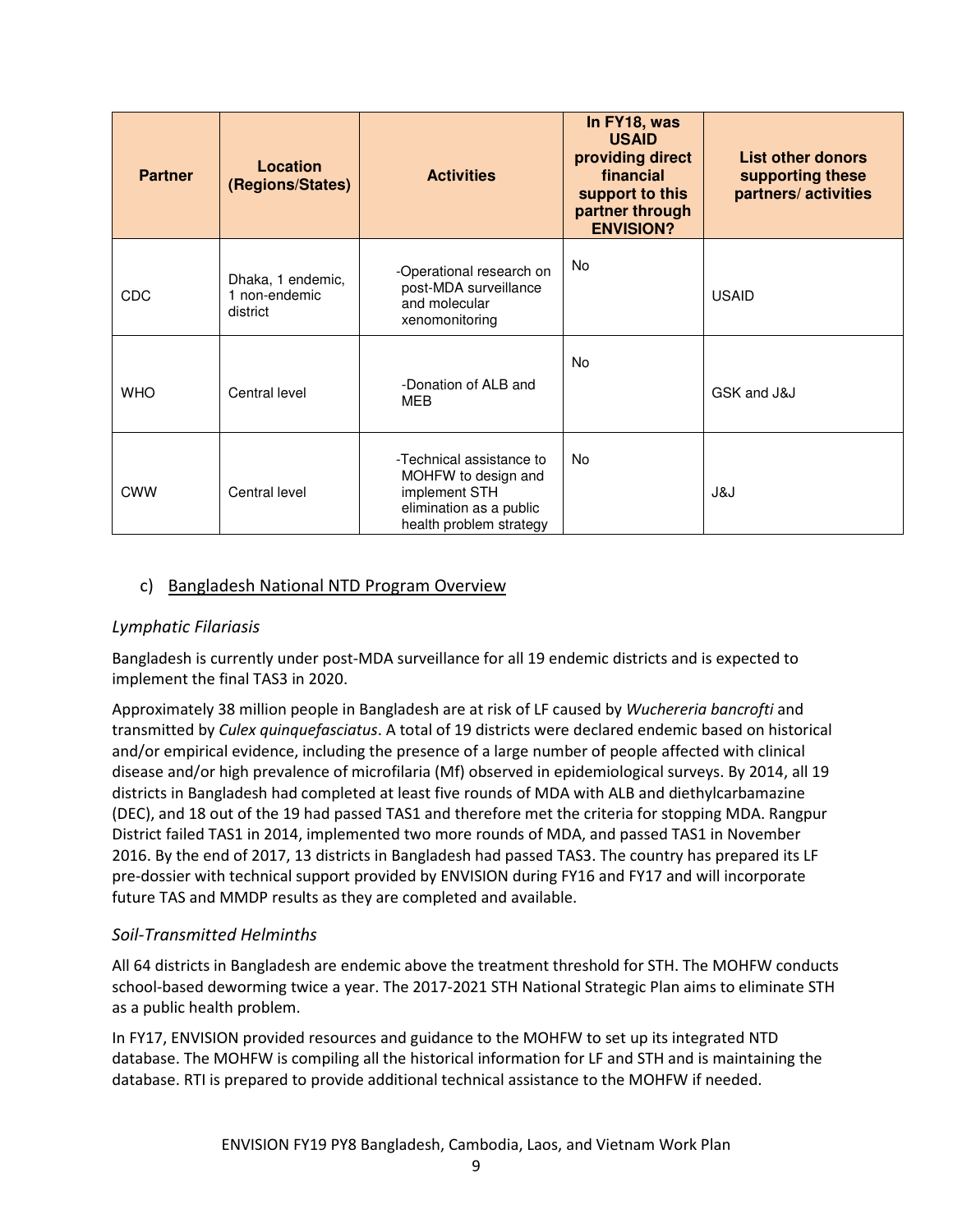# d) Snapshot of NTD Status in Bangladesh

| Table 2a. Snapshot of the expected status of Bangladesh NTD program as of September 30, |  |
|-----------------------------------------------------------------------------------------|--|
| 2018                                                                                    |  |

|                                   | Columns C+D+E=B for each<br>Columns F+G+H=C for each disease<br>disease |                                            |                                   |                                |                                                     |                                                                                                                                                                                                                                             |                                          |                                               |                                                           |
|-----------------------------------|-------------------------------------------------------------------------|--------------------------------------------|-----------------------------------|--------------------------------|-----------------------------------------------------|---------------------------------------------------------------------------------------------------------------------------------------------------------------------------------------------------------------------------------------------|------------------------------------------|-----------------------------------------------|-----------------------------------------------------------|
|                                   |                                                                         | <b>MAPPING GAP</b><br><b>DETERMINATION</b> |                                   |                                |                                                     | <b>MDA GAP DETERMINATION</b>                                                                                                                                                                                                                | <b>MDA</b><br><b>ACHIEVEMENT</b>         | <b>DSA NEEDS</b>                              |                                                           |
| $\overline{A}$                    | B                                                                       | $\mathsf{C}$                               | D                                 | E                              | F                                                   |                                                                                                                                                                                                                                             | G                                        | н                                             | т                                                         |
| <b>Disease</b>                    | Total No. of<br>districts in<br><b>Bangladesh</b>                       | No. of<br>districts<br>classified          | No. of<br>districts<br>classified | No. of<br>districts<br>in need | No. of districts<br>receiving MDA<br>as of 09/30/18 | <b>No. of districts</b><br><b>Expected No. of</b><br>districts where<br>expected to be in<br>need of MDA at<br>criteria for<br>No. of districts<br>any level: MDA not<br>stopping<br>requiring DSA<br>district-level<br>yet started, or has |                                          |                                               |                                                           |
|                                   |                                                                         | as<br>endemic                              | as non-<br>endemic                | <b>of initial</b><br>mapping   | <b>USAID-</b><br><b>Funded</b>                      | <b>Others</b>                                                                                                                                                                                                                               | prematurely<br>stopped as of<br>09/30/18 | <b>MDA have been</b><br>met as of<br>09/30/18 | as of 09/30/18                                            |
|                                   |                                                                         |                                            |                                   |                                | <b>BANGLADESH</b>                                   |                                                                                                                                                                                                                                             |                                          |                                               |                                                           |
| Lymphatic<br>filariasis           |                                                                         | 19                                         | 45                                | 0                              | 0                                                   | 0                                                                                                                                                                                                                                           | 0                                        | 19                                            | Pre-TAS: 0<br>TAS1: 0<br><b>TAS2: 1</b><br><b>TAS3: 5</b> |
| Onchocerciasis                    | 64                                                                      | <b>NA</b>                                  | <b>NA</b>                         | <b>NA</b>                      | <b>NA</b>                                           | <b>NA</b>                                                                                                                                                                                                                                   | <b>NA</b>                                | <b>NA</b>                                     | <b>NA</b>                                                 |
| Schistosomiasis                   |                                                                         | <b>NA</b>                                  | <b>NA</b>                         | <b>NA</b>                      | <b>NA</b>                                           | <b>NA</b>                                                                                                                                                                                                                                   | <b>NA</b>                                | <b>NA</b>                                     | <b>NA</b>                                                 |
| Soil-transmitted<br>helminthiases |                                                                         | 64                                         | $\Omega$                          | $\Omega$                       | $\Omega$                                            | 64                                                                                                                                                                                                                                          | $\Omega$                                 | 0                                             | <b>NA</b>                                                 |
| Trachoma                          |                                                                         | <b>NA</b>                                  | <b>NA</b>                         | <b>NA</b>                      | <b>NA</b>                                           | <b>NA</b>                                                                                                                                                                                                                                   | <b>NA</b>                                | <b>NA</b>                                     | <b>NA</b>                                                 |

# e) Proposed ENVISION support to Bangladesh in FY19

Activity 1: Pre-service Curricula Development: The MOHFW has requested support to develop NTDspecific pre-service curricula modules to be incorporated into the curriculum of university medical schools for doctors, nurses and medical technicians. ENVISION will hire a consultant to work with the MOHFW to develop the initial drafts of modules as well as develop a plan for how these would be implemented and incorporated into the higher education system.

# 3) Cambodia

# a) Administrative Structure – Cambodia

Cambodia's population of 15.2 million lives in 24 provinces, 185 administrative districts, and 26 municipalities. The National Center for Parasitology, Entomology and Malaria Control (CNM) within the MOH is the unit that is directly responsible for organizing the national response for LF, STH, and SCH. The National Program for Eye Health (NPEH) within the MOH is responsible for the elimination of blinding trachoma as well as the management of other eye health issues.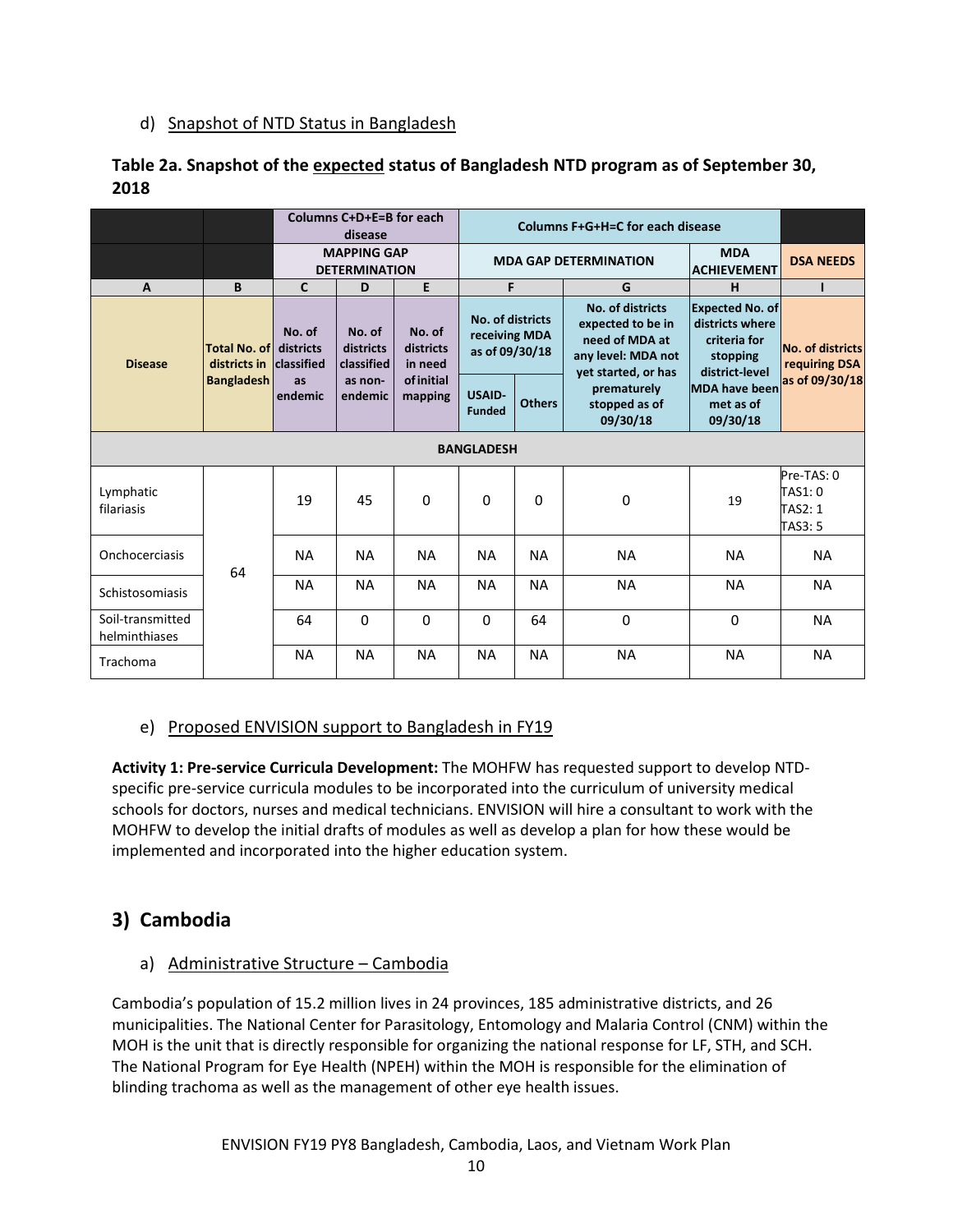# b) NTD Program Partners—Cambodia

Partner support in Cambodia has focused on SCH and STH. WHO provides MEB from J&J for STH MDA for SAC, and World Vision provides ALB for preschool-age children (pre-SAC) and women of childbearing age (WCBA). WHO also provides praziquantel (PZQ) for SCH MDA from Merck Serono. In the past, Helen Keller International provided support for eye health. In September FY16, RTI provided support to the NPEH to check for scarring to determine whether the 37-positive trachomatous trichiasis (TT) cases identified during surveys in five provinces were caused by Chlamydia trachomatis. RTI also supported the development of the trachoma and LF elimination dossiers for Cambodia.

# Table 1b. Non-ENVISION NTD partners working in Cambodia, donor support, and summarized activities

| <b>Partner</b>      | Location<br>(Regions/States) | <b>Activities</b>                                                                               | In FY18, was<br><b>USAID</b><br>providing<br>direct<br>financial<br>support to<br>this partner<br>through<br><b>ENVISION?</b> | <b>Donors</b><br>supporting<br>these<br>partners/<br>activities |
|---------------------|------------------------------|-------------------------------------------------------------------------------------------------|-------------------------------------------------------------------------------------------------------------------------------|-----------------------------------------------------------------|
| <b>MOH</b>          | All levels                   | Coordinates partners for drug<br>donations and TT surgeries; funds<br>and conducts MDA for NTDs | No.                                                                                                                           | <b>World Vision</b>                                             |
| <b>WHO</b>          | Central level                | Technical support and guidance<br>on NTD program activities<br>Donation of MEB and PZQ          | <b>No</b>                                                                                                                     | <b>J&amp;J</b> and Merck<br>Serono                              |
| <b>World Vision</b> | Central level                | ALB donation for pre-SAC and<br><b>WCBA</b>                                                     | No.                                                                                                                           | None                                                            |

# c) Cambodia National NTD Program Overview

# Lymphatic Filariasis

WHO validated the elimination of LF as a public health problem in Cambodia in June 2016, the first in the USAID NTD portfolio. The CNM developed the validation dossier with technical support from END in Asia and ENVISION. ENVISION worked closely with CNM to publish a journal article detailing the success of the Cambodia LF program in February 2018 in Infectious Diseases of Poverty.

# Schistosomiasis

SCH, caused by Schistosoma mekongi, is endemic in Stung Treng and Kratie provinces along the Mekong River, with more than 95,000 people at risk in 114 villages. Cambodia has reached the indicator of elimination of SCH as a public health problem (less than 1% heavy-intensity infections), but regular MDA, routine human and animal surveillance, and activities to increase access to safe water and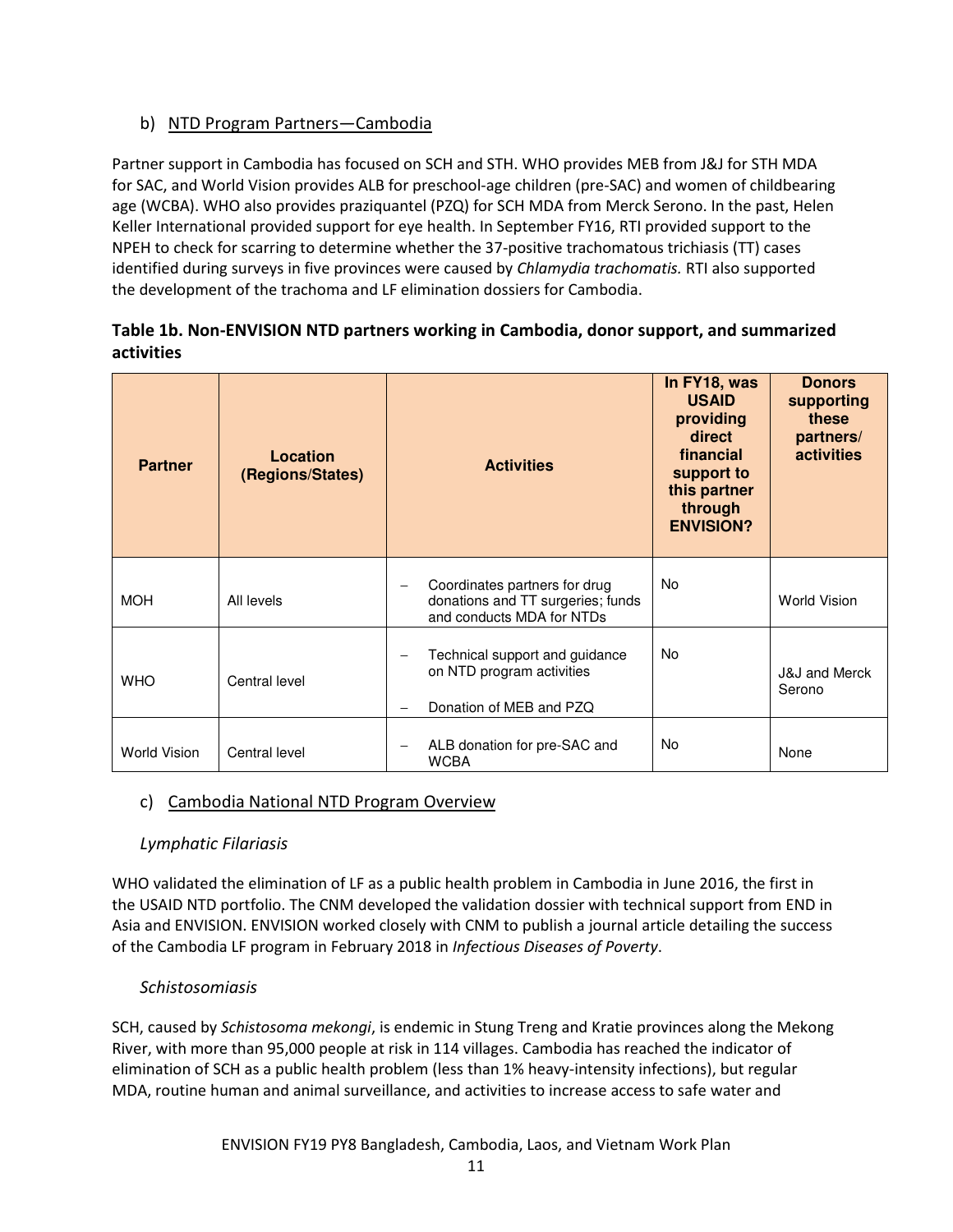improved sanitation are necessary to ensure that the disease does not re-emerge. WHO's Western Pacific Regional Office (WPRO) and WHO country offices finalized the SCH elimination strategy for 2016– 2020, which includes human health, animal health, and WASH activities. This strategy includes results of the FY17 ENVISION-supported consultancy to review the animal component of S. mekongi transmission. As discussed in the findings of the review, more evidence is needed to determine the role of dogs and buffaloes in transmission before proposing mass treatment of animals.

# Trachoma

During July 2017, WHO validated Cambodia as having eliminated trachoma as a public health problem. In Cambodia, NPEH, with financial and technical support from USAID, carried out surveys to determine the prevalence of active trachoma, utilizing the Global Trachoma Mapping Project (GTMP) methodology, in 14 provinces from June 2014 to March 2015. Trachomatous inflammation–follicular (TF) rates varied from 0.0% to 0.2%, percentages that are well under the threshold of 5.0% recommended by WHO to start antibiotic and environmental interventions. TT rates were also below the 1-in-1,000 threshold necessary to begin surgical interventions; however, five provinces with borderline results (approximately 0.1% TT prevalence in all ages) needed more investigation. In August 2016, with ENVISION support, NPEH re-examined these TT patients, who were found to be negative for trachomatous scarring. ENVISION also provided support for an expert to assist the MOH in preparing the trachoma dossier for validation of elimination.

# d) Snapshot of NTD Status in Cambodia

|                                   |                                                     |                       | Columns C+D+E=B for each disease  |                                                               |                                                                                                                                                       | Columns F+G+H=C for each disease |                                           |                                                |                                                                                         |                                   |
|-----------------------------------|-----------------------------------------------------|-----------------------|-----------------------------------|---------------------------------------------------------------|-------------------------------------------------------------------------------------------------------------------------------------------------------|----------------------------------|-------------------------------------------|------------------------------------------------|-----------------------------------------------------------------------------------------|-----------------------------------|
|                                   |                                                     |                       | <b>MAPPING GAP DETERMINATION</b>  |                                                               |                                                                                                                                                       | <b>MDA GAP DETERMINATION</b>     |                                           | <b>MDA</b><br><b>ACHIEVEMENT</b>               | <b>DSA NEEDS</b>                                                                        |                                   |
| $\mathbf{A}$                      | B                                                   | $\mathbf{C}$          | D                                 | E.                                                            | F.                                                                                                                                                    |                                  | G                                         | н                                              |                                                                                         |                                   |
| <b>Disease</b>                    | <b>Total No.</b><br>of districts<br>in<br>Cambodia* |                       | No. of<br>districts<br>classified | No. of<br>No. of<br>districts<br><b>classified</b><br>need of | No. of districts<br>No. of districts*<br>expected to be in<br>receiving MDA<br>need of MDA at<br>districts in<br>as of 09/30/18<br>any level: MDA not |                                  |                                           | yet started, or has                            | <b>Expected No. of</b><br>districts where<br>criteria for<br>stopping<br>district-level | No. of districts<br>requiring DSA |
|                                   |                                                     | <b>as</b><br>endemic* | as non-<br>lendemic*              | initial<br>$mapping*$                                         | <b>USAID-</b><br>funded                                                                                                                               | <b>Others</b>                    | prematurely<br>stopped as of<br>09/30/18* | <b>MDA have been</b><br>met as of<br>09/30/18* | as of 09/30/18*                                                                         |                                   |
|                                   |                                                     |                       |                                   |                                                               | <b>CAMBODIA</b>                                                                                                                                       |                                  |                                           |                                                |                                                                                         |                                   |
| Lymphatic<br>filariasis           |                                                     | $4**$                 | 20                                | 0                                                             | 0                                                                                                                                                     | 0                                | $\mathbf 0$                               | 4                                              | Pre-TAS: 0<br>TAS: 0                                                                    |                                   |
| Onchocerciasis                    |                                                     | <b>NA</b>             | <b>NA</b>                         | <b>NA</b>                                                     | <b>NA</b>                                                                                                                                             | <b>NA</b>                        | <b>NA</b>                                 | <b>NA</b>                                      | <b>NA</b>                                                                               |                                   |
| Schistosomiasis                   | 24                                                  | $\overline{2}$        | 22                                | $\Omega$                                                      | 0                                                                                                                                                     | $7***$                           | 0                                         | $\Omega$                                       | SS/SC: 2****<br>$(13 \text{ sites})$                                                    |                                   |
| Soil-transmitted<br>helminthiases |                                                     | 24                    | $\Omega$                          | $\Omega$                                                      | 0                                                                                                                                                     | 24                               | $\Omega$                                  | 0                                              | $\Omega$                                                                                |                                   |
| Trachoma                          |                                                     | $\Omega$              | $24*****$                         | $\Omega$                                                      | 0                                                                                                                                                     | $\Omega$                         | 0                                         | <b>NA</b>                                      | $\Omega$                                                                                |                                   |

# Table 2b. Snapshot of the expected status of Cambodia NTD program as of September 30, 2018

\* The administrative unit used in Cambodia is a province.

\*\* LF was declared eliminated as a public health problem in June 2016.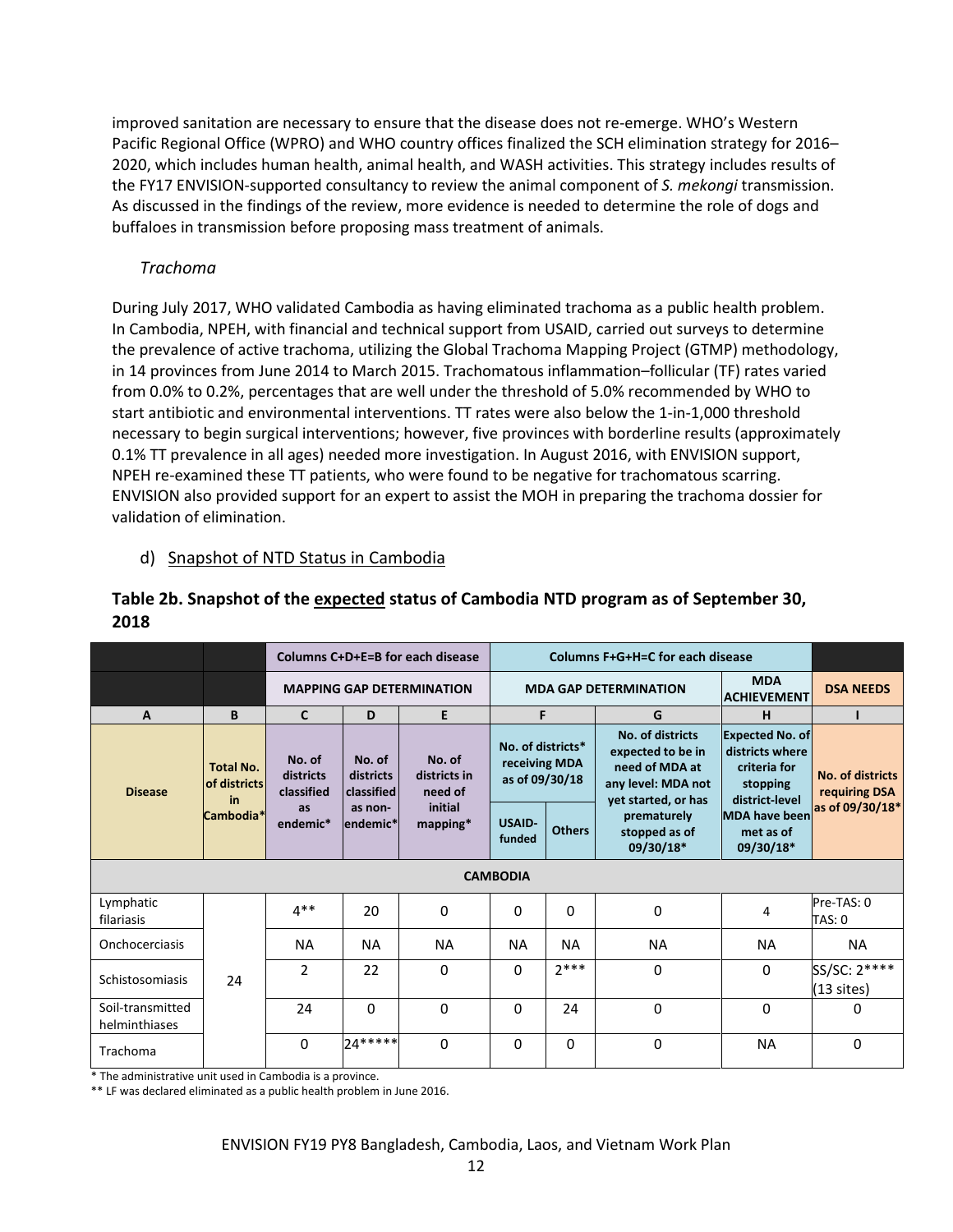\*\*\* Have reached criteria to stop but will continue to conduct MDA until sanitation and animal health measures are implemented to interrupt transmission.

\*\*\*\* SS = sentinel site; SC = spot check.

\*\*\*\*\* Trachoma was declared eliminated as a public health problem in July 2017.

#### e) Proposed ENVISION support to Cambodia in FY19

There are no planned activities in Cambodia for FY19 under ENVISION. ENVISION will continue to facilitate the implementation of operational research, to be supported by CDC and the Task Force for Global Health, to determine most feasible post-validation surveillance methodologies to use in Cambodia.

# 4) Laos

#### a) Administrative Structure – Laos

Laos, with a population of 6.8 million, is divided administratively into 17 provinces and 1 prefecture, with 148 districts and 10,781 villages. In 2012, the Directorate of Communicable Disease Control (DCDC) within the MOH was established to provide direct oversight of the Center for Malariology, Parasitology and Entomology (CMPE), which is responsible for implementing the LF and SCH programs, and the National Ophthalmology Center, which is responsible for implementing trachoma activities. The CMPE works closely with the Ministry of Education and Sport to implement school-based STH MDA.

b) NTD Program Partners - Laos

FHI 360, with Margaret A. Cargill (MAC) Foundation funding, is currently providing financial support for a national NTD stakeholder meeting; LF, SCH, and STH MDA implementation; STH refresher training; and LF, SCH, and STH sentinel and spot check site data collection. During 2017, FHI 360, with funding from the MAC Foundation, supported TAS1. This funding will end in February 2019. WHO supports the donation of drugs for SCH and STH MDA and provides technical assistance to the central level. Canada's International Development Research Centre (IDRC) provides support for SCH research, data review, and research on animal contribution to SCH transmission.

# Table 1c. NON-ENVISION NTD partners working in Laos, donor support, and summarized activities

| <b>Partner</b> | Location<br>(Regions/States)       | <b>Activities</b>                                                                                      | In FY18, was<br><b>USAID providing</b><br>direct financial<br>support to this<br>partner through<br><b>ENVISION?</b> | <b>Donors</b><br>supporting these<br>partners/<br><b>activities</b> |
|----------------|------------------------------------|--------------------------------------------------------------------------------------------------------|----------------------------------------------------------------------------------------------------------------------|---------------------------------------------------------------------|
| <b>MOH</b>     | Central level/all<br>endemic areas | Supports donations of<br>MEB and PZQ<br>Supports some meetings,<br>training sessions, and<br>MDA costs | No.                                                                                                                  | FHI 360 and WHO                                                     |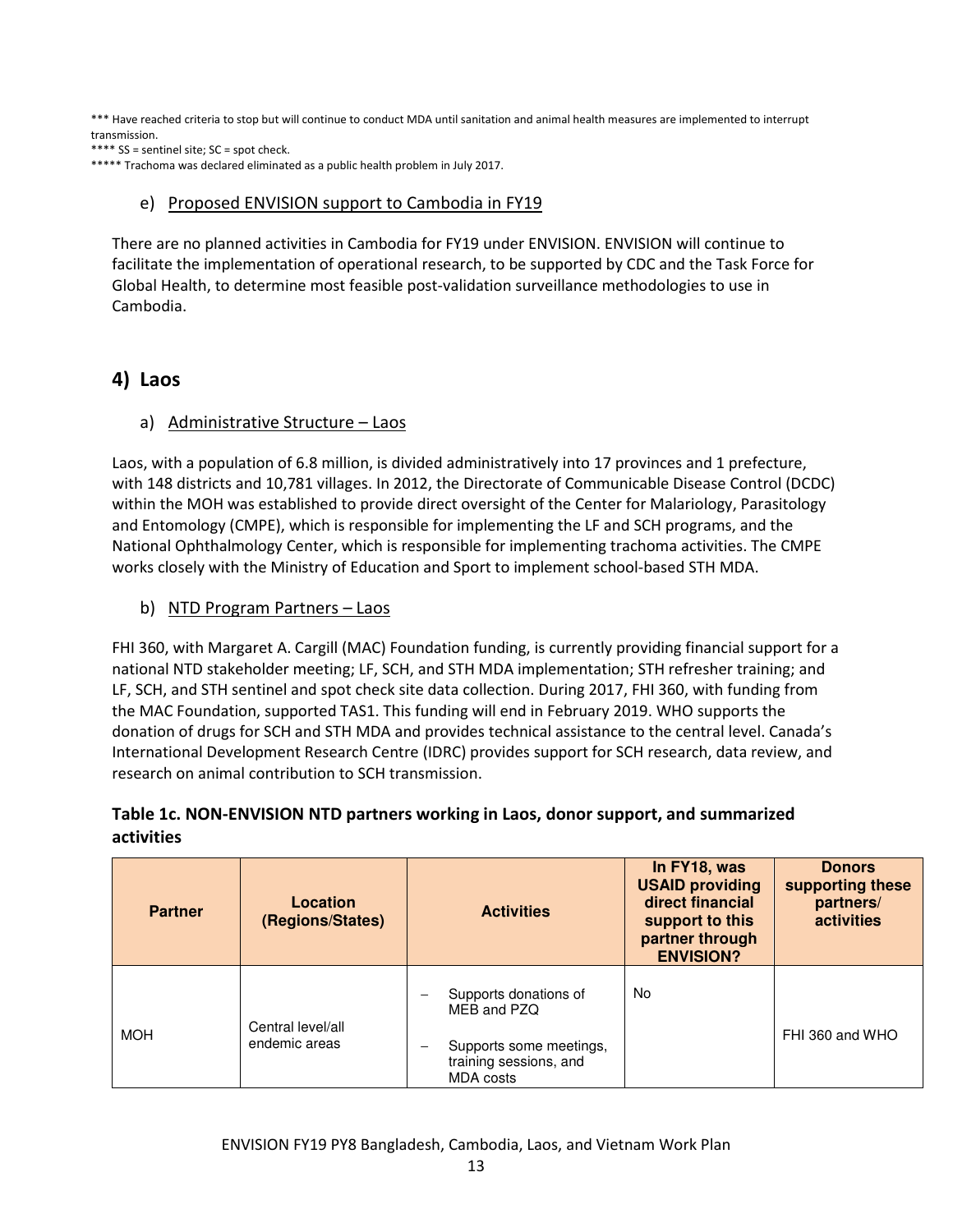| FHI 360     | Central level and<br>endemic provinces | Support national-level<br>$\overline{\phantom{m}}$<br>NTD planning, MDA<br>implementation and<br>training<br>Supports LF, STH, and<br><b>SCH M&amp;E activities</b> | <b>No</b> | <b>MAC</b> Foundation  |
|-------------|----------------------------------------|---------------------------------------------------------------------------------------------------------------------------------------------------------------------|-----------|------------------------|
| <b>IDRC</b> | Central level                          | SCH research                                                                                                                                                        | <b>No</b> | Canada Government      |
|             |                                        | Supports donations of<br>PZQ and MEB                                                                                                                                | <b>No</b> |                        |
| <b>WHO</b>  | National                               | Provides technical<br>$\overline{\phantom{m}}$<br>assistance                                                                                                        |           | GSK, J&J, and<br>Merck |
|             |                                        | Supports the MMDP<br>$\overline{\phantom{m}}$<br>survey in Attapue Province                                                                                         |           |                        |

# c) Laos National NTD Program Overview

#### Lymphatic Filariasis

Laos has completed MDA and the one endemic province, Attapue, passed TAS1 in October 2017. DCDC, with support from WHO, is currently collecting data on the number of lymphedema and hydrocele patients nationwide. The country is on track to submit the LF elimination dossier by 2022.

Laos is endemic for LF—caused by W. bancrofti—with approximately 140,000 people at risk. Following rapid assessment surveys and Mf mapping from 2002 through 2007, only the Phouvong District in Attapue Province in 2007 was found endemic. The first round of LF MDA with ALB and DEC was launched there in 2008. In 2009, antigenaemia (Ag) mapping conducted in Laos identified four more endemic districts, and the MDA program was extended to cover all five districts in Attapue in 2010. CMPE conducted Pre-TAS in October and November 2016; results were below the WHO-recommended cutoff (<2% Ag). CMPE continued to implement MDA in the Attapue Province through February 2017with support from FHI 360 and the M.A.C. Foundation. During 2017, RTI provided technical assistance to the MOH for initial TAS training, TAS on-the-job training, and TAS supervision. CMPE completed TAS1 in October 2017 in Attapue Province. The survey included a total of 34 schools (target 34) and tested samples from 1,833 children (target 1,532); zero positive cases were found.

ENVISION supported an LF dossier workshop in March 2018. After the workshop, an ENVISIONsupported consultant developed a draft LF dossier. WHO is currently supporting an MMDP survey in Attapue Province and is providing technical assistance for the design of a national MMDP survey covering the other provinces in Laos. WHO will also fund TAS2 in late 2019 and may require additional technical assistance to conduct the refresher training.

#### Schistosomiasis

SCH, caused by Schistosoma mekongi, is endemic in the Khong and Moulapamok Districts in Champasak Province along the Mekong River, with more than 112,000 people at risk. Animal hosts—dogs and potentially buffaloes—could be involved in the transmission cycle. Laos reached the indicator of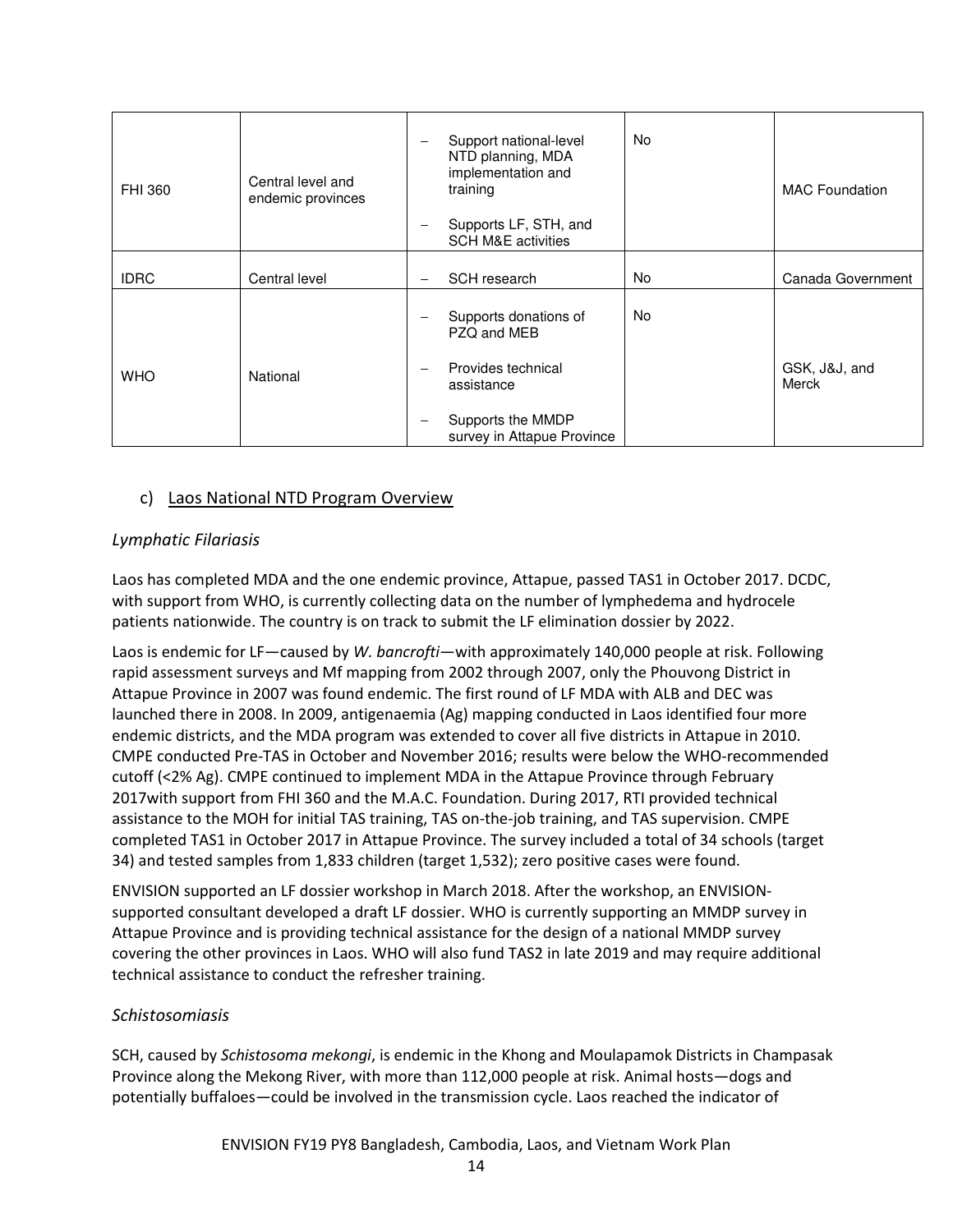elimination of SCH as a public health problem (less than 1% heavy-intensity infections), but regular MDA, routine human and animal surveillance, and activities to increase access to safe water and improved sanitation are necessary to ensure that the disease does not re-emerge. WASH activities are a critical component of the elimination strategy: more than half of the population (58.1%) of Laos does not have access to safe drinking water, and 41.6% of the population does not have access to safe sanitation facilities. During FY16 and FY17, ENVISION supported a consultant to work with WHO and the Ministries responsible for human health, animal health, and sanitation in Laos to finalize a SCH elimination strategy 2016-2020.

#### Trachoma

In July 2017, WHO validated Laos as having eliminated trachoma as a public health problem. During 2013 and 2014, the National Ophthalmology Center, with technical and financial support from USAID, carried out surveys, using the GTMP methodology, in 16 provinces suspected of having ever harbored trachoma, including most of the country's rural population. Survey results showed that the TF prevalence was <5% (range 0.2%–2.2%); the TT prevalence was zero in 13 provinces and too low (0.6%, 0.6%, and 0.12%) to warrant TT programs in the other three provinces that were surveyed. Through the health system, people identified with clinical signs of trachoma are offered tetracycline treatment or, in the case of TT, surgery.

ENVISION provided support for an expert to assist the MOH to prepare the trachoma dossier for validation of elimination. In January 2018, after WHO validated the elimination of trachoma as a public health problem, the MOH held a half-day celebration to mark the achievement in Vientiane, Laos. The event was officiated by the Minister of Health and was attended by approximately 100 participants, including Laos government officials, representatives from the WHO regional and country offices, the US Ambassador to Laos, and USAID Laos staff. A permanent sign commemorating the achievement was also placed outside of the MOH in Vientiane, Laos, in May 2018.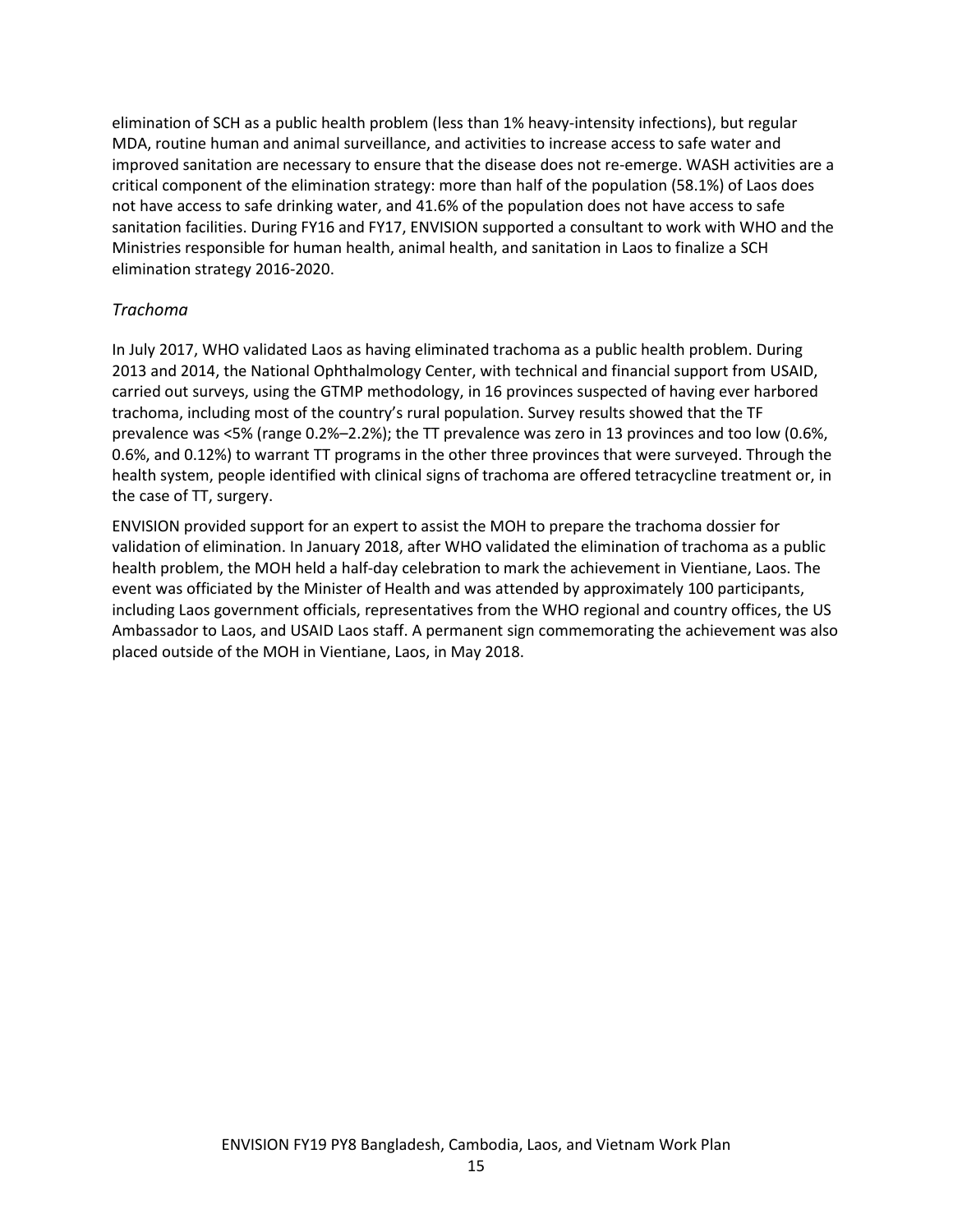# d) Snapshot of NTD Status in Laos

|                                       |                                                |                             | Columns C+D+E=B for each<br>disease                            |                                                         | Columns F+G+H=C for each disease                    |               |                                                                                   |                                                                         |                        |
|---------------------------------------|------------------------------------------------|-----------------------------|----------------------------------------------------------------|---------------------------------------------------------|-----------------------------------------------------|---------------|-----------------------------------------------------------------------------------|-------------------------------------------------------------------------|------------------------|
|                                       |                                                |                             | <b>MAPPING GAP DETERMINATION</b>                               |                                                         |                                                     |               | <b>MDA</b><br><b>MDA GAP DETERMINATION</b><br><b>ACHIEVEMENT</b>                  |                                                                         | <b>DSA NEEDS</b>       |
| A                                     | B                                              | $\mathbf{C}$                | D                                                              | E                                                       |                                                     | F             | G                                                                                 | н                                                                       |                        |
|                                       | Total No.<br>of<br><b>Provinces</b><br>in Laos | No. of<br>provinces         | No. of<br>provinces<br><b>classified as</b><br>non-<br>endemic | No. of<br>provinces<br>in need of<br>initial<br>mapping | No. of provinces<br>receiving MDA<br>as of 09/30/18 |               | No. of<br>provinces<br>expected to be<br>in need of MDA<br>at any level:          | <b>Expected No. of</b><br>provinces<br>where criteria<br>for stopping   | No. of<br>provinces    |
| <b>Disease</b>                        |                                                | classified<br>as<br>endemic |                                                                |                                                         | <b>USAID-</b><br>funded                             | <b>Others</b> | <b>MDA</b> not yet<br>started, or has<br>prematurely<br>stopped as of<br>09/30/18 | district-level<br>MDA have been as of 09/30/18<br>met as of<br>09/30/18 | requiring DSA          |
|                                       |                                                |                             |                                                                |                                                         | <b>LAOS</b>                                         |               |                                                                                   |                                                                         |                        |
| Lymphatic<br>filariasis               |                                                | $\mathbf{1}$                | 16                                                             | $\mathbf 0$                                             | 0                                                   | $\Omega$      | $\Omega$                                                                          | $\mathbf 0$                                                             | Pre-TAS: 0<br>TAS2: 1* |
| Onchocerciasis                        |                                                | <b>NA</b>                   | <b>NA</b>                                                      | <b>NA</b>                                               | <b>NA</b>                                           | <b>NA</b>     | <b>NA</b>                                                                         | <b>NA</b>                                                               | <b>NA</b>              |
| Schistosomiasis                       | 17                                             | $\mathbf{1}$                | 16                                                             | $\Omega$                                                | 0                                                   | $\mathbf{1}$  | $\Omega$                                                                          | $\Omega$                                                                | $\Omega$               |
| Soil-<br>transmitted<br>helminthiases |                                                | 17                          | $\Omega$                                                       | $\Omega$                                                | $\Omega$                                            | 17            | $\Omega$                                                                          | $\Omega$                                                                | SS:4**                 |
| Trachoma                              |                                                | $\Omega$                    | $17***$                                                        | $\Omega$                                                | $\mathbf{0}$                                        | $\Omega$      | $\Omega$                                                                          | $\Omega$                                                                | $\Omega$               |

#### Table 2c. Snapshot of the expected status of Laos NTD program as of September 30, 2018

\* TAS2 in December 2019.

\*\* SS = sentinel site.

\*\*\* Trachoma was declared eliminated as a public health problem in July 2017.

# e) Proposed ENVISION support to Laos in FY19

Activity 1. LF Pre-Dossier Development: RTI will continue to provide technical assistance to the DCDC and CMPE to update the LF pre-dossier. A meeting for approximately 20 participants (DCDC, CMPE, WHO, and Attepue representatives) is proposed for November 2018 to incorporate the results from the WHO−supported MMDP survey in Attapue Province and to solicit critical information, especially regarding the early mapping, which is currently missing from the draft dossier. Additionally, this opportunity will be used to finalize plans and organize an additional MMDP survey (a standard questionnaire) to collect information about chronic patients from all the health centers in the other 16 provinces in the country. Once all responses have been collected and analyzed, RTI and CMPE will include the results in the draft dossier. ENVISION's Southeast Asia Regional NTD Manager, with support from WHO, will attend and lead the meeting. Participants will meet for two days in Vientiane, Laos, to review the draft dossier, provide updated information about the identified gaps, and incorporate results from the MMDP survey.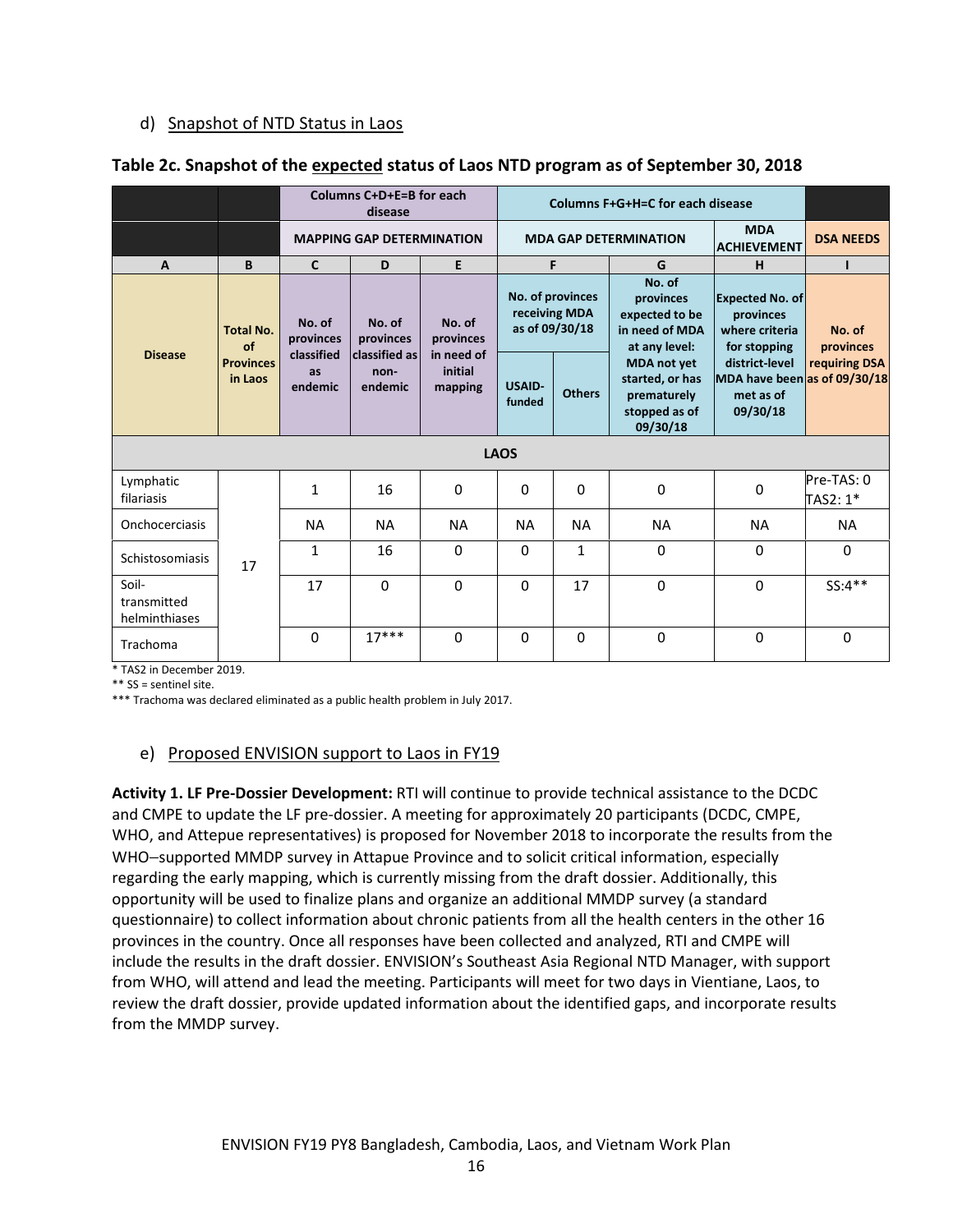# 5) Vietnam

# a) Administrative Structure – Vietnam

Vietnam has an estimated population of 93 million. The country is divided into 63 provinces, 595 districts, and 9,050 communes. Within the MOH, the Department of Preventive Medicine is responsible for coordinating and managing the National NTD Program, which includes multiple diseases. The National Institute for Malariology, Parasitology and Entomology (NIMPE) is responsible for the LF elimination program as well as STH control activities. The Vietnam National Institute of Ophthalmology (VNIO) is responsible for the provision of eye health care, including trachoma elimination.

# b) NTD Program Partners – Vietnam

Vietnam has received technical and financial support for the NTD program from WHO, World Vision Australia, Save the Children, Evidence Action, and the Sabin Institute. The Sabin institute also provided training for health staff in the north on lymphedema care. In addition to these partners, FHF has funding to support TT surgeries should the VNIO request additional support. FHF, with ENVISION funding, assisted the VNIO to conduct trachoma surveys in Ha Giang Province in April 2017. In July 2017, the VNIO and FHF implemented weight-based trachoma MDA, an anomaly in trachoma programming, in seven villages in the Lung Ho commune of Yen Minh district in Ha Giang Province by using Pfizer Vietnam donated Zithromax® (ZTH). Despite the complex topography in the Lung Ho commune, the MDA reached 1,856 people out of a total population of 2,350 (79%).

# Table 1d. Non-ENVISION NTD partners working in Vietnam, donor support, and summarized activities

| <b>Partner</b> | Location<br>(Regions/States) | <b>Activities</b>                                                                                                                                                                | In FY18, was<br><b>USAID</b><br>providing<br>direct<br>financial<br>support to<br>this partner<br>through<br><b>ENVISION?</b> | <b>Donors</b><br>supporting<br>these<br>partners and<br><b>activities</b>                                       |
|----------------|------------------------------|----------------------------------------------------------------------------------------------------------------------------------------------------------------------------------|-------------------------------------------------------------------------------------------------------------------------------|-----------------------------------------------------------------------------------------------------------------|
| <b>MOH</b>     | All levels                   | Supports donations of MEB and<br><b>PZQ</b><br>Provides technical oversight of<br>STH and trachoma activities<br>Provides some financial support<br>for STH MDA                  | No                                                                                                                            | <b>World Vision</b><br>Australia, Save<br>the Children,<br><b>Evidence Action</b><br>and the Sabin<br>Institute |
| <b>WHO</b>     | Central level                | Supports donation of MEB and<br><b>PZQ</b><br>Provides direct technical<br>$\overline{\phantom{m}}$<br>assistance to the MOH for<br>strategic planning, and capacity<br>building | <b>No</b>                                                                                                                     | J&J                                                                                                             |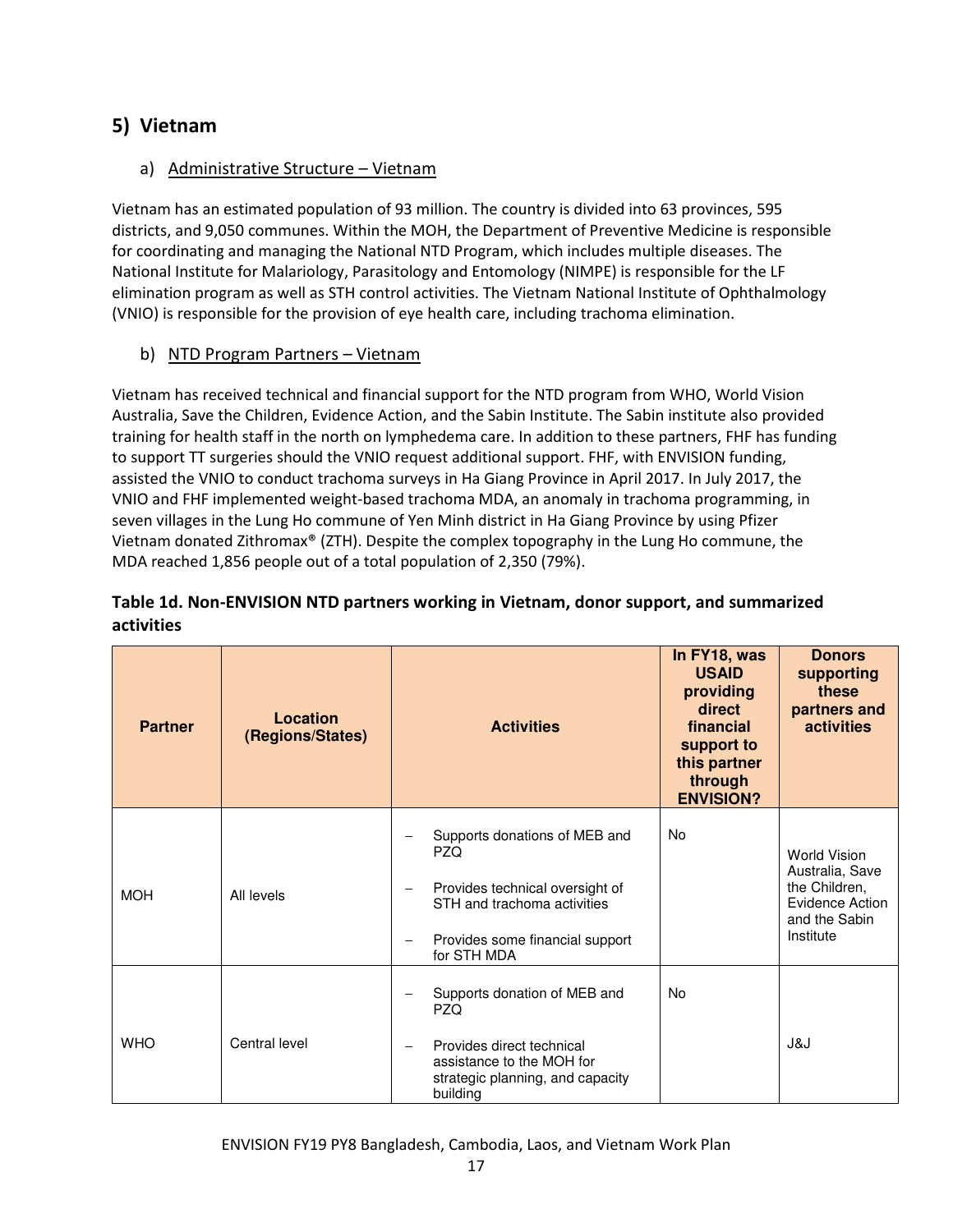| World Vision<br>Australia | Central level                    | No.<br>Supports donations of MEB and<br>PZQ.<br>Supplies drugs for STH MDA and<br>funding for pilot STH activities for<br>pre-SAC and WCBA | Private<br>donations     |
|---------------------------|----------------------------------|--------------------------------------------------------------------------------------------------------------------------------------------|--------------------------|
| Save the<br>Children      | Central level                    | <b>No</b><br>Supports donations of MEB and<br><b>PZQ</b><br>Provides limited support for STH<br>for WCBA and pre-SAC                       | Private<br>donations     |
| Evidence<br>Action        | Central level                    | <b>No</b><br>Supports donations of MEB and<br>PZQ.<br>Provides technical assistance to<br>central-level NIMPE                              | Abu Dhabi<br>Foundation  |
| <b>FHF</b>                | Central and provincial<br>levels | No<br>Supports donations of MEB and<br><b>PZQ</b><br>Supports eye care and prevention<br>of blindness activities                           | Australian<br>Government |

# c) Vietnam National NTD Program Overview

# Lymphatic Filariasis

Vietnam finalized its LF dossier and submitted it to WHO for validation in August 2018. Vietnam has four LF-endemic districts—from W. bancrofti—in the south and two LF-endemic districts—from B. malayi—in the north. MDA with ALB and DEC started in 2003 and was implemented for five years, stopping in 2008. The program achieved high treatment coverage rates, ranging from 78% to 95%. All districts passed three consecutive TAS, finding zero positives in TAS3 in 2015. The NIMPE, CDC, Helen Keller International, and RTI (with USAID's MMDP Project funding) piloted the WHO LF MMDP Toolkit's Direct Inspection Protocol in Vietnam to evaluate the quality of the MMDP minimum package being offered at designated health facilities. This protocol provided the Government of Vietnam with information to help complete the LF draft dossier and identified three more districts with potential ongoing transmission that required mini-transmission assessment surveys, which were carried out by NIMPE, with technical and financial support from RTI, in April 2017. The surveys did not identify any positive cases and RTI HQ staff helped NIMPE finalize the LF dossier with this information.

#### Trachoma

RTI has supported VNIO to develop a draft trachoma pre-dossier. There is still one round of trachoma MDA required in two districts of Ha Giang Province, followed by a trachoma impact survey and trachoma surveillance survey, as well as confirmation of trachoma status in an additional 30 districts of 11 provinces before finalizing the dossier. Formal dossier submission to WHO is tentatively planned for 2021. Vietnam has been combating trachoma since the 1950s and was one of the first countries to benefit from Pfizer's ZTH donation; however, the gains made against the disease have not been well documented. Based on the recommendations of an ENVISION-supported consultant in 2013, baseline surveys were not required, but trachoma impact surveys were recommended to document Vietnam's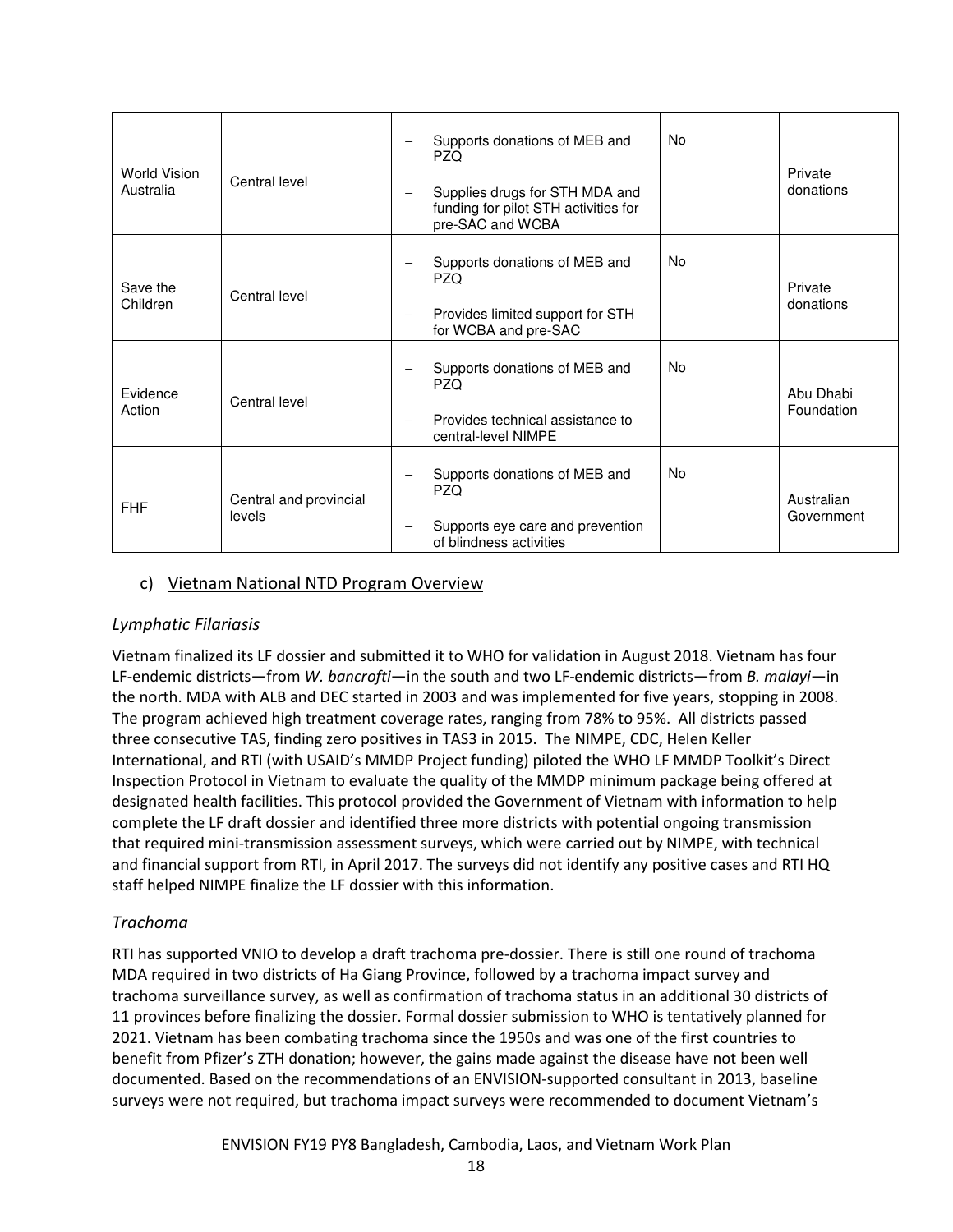progress toward elimination. In 2014, VNIO, with technical and financial support from USAID, conducted the surveys following GTMP methodology in nine provinces (11 EUs). The results indicated that TF prevalence was less than 5.0% in every EU; however, in one EU, there was one cluster with 10.9% TF prevalence.

Further investigations of this cluster by VNIO and WHO resulted in recommendations to conduct additional district-level surveys in all districts in Ha Giang Province, as well as in the five provinces bordering China. WHO also recommended community-level MDA for three years in the seven villages comprising the cluster. ENVISION partner FHF issued a FOG to the VNIO to conduct the initial round of MDA in the seven villages in July 2017; 1,875 people out of 2,350 (79.8%) received treatment. In February 2018, the VNIO conducted a trachoma impact assessment. After the one round of MDA, TF prevalence among children aged 1–9 years old dropped to 2.2% (a total of 511 children were examined). After consultation between VNIO and WHO, it was determined that additional intervention is not required; therefore, VNIO will conduct a trachoma surveillance survey in the villages in February 2020.

FHF also supported VNIO to implement surveys in the five EUs in Ha Giang Province (excluding the seven villages receiving MDA). Results of the surveys identified the Meo Vac District and Dong Van District as having a TF prevalence of 5.1% and required one round of MDA, which was planned to be conducted in FY18 with ENVISION support. However, in 2017, the Drug Authority of Vietnam updated its policies regarding drug importation, including drug donations; therefore, the Pfizer-donated ZTH has not been accessed to date. FHF and RTI are working with ITI and the VNIO to identify a solution for procuring the drugs necessary to conduct MDA. Once MDA is complete, VNIO will conduct trachoma impact surveys in these two districts and update the dossier accordingly.

In May 2018, staff from VNIO and RTI organized a workshop to develop a trachoma elimination plan for Vietnam. Attending the workshop were the Ha Giang Provincial Health Officer and representatives from VNIO, FHF, RTI, WHO Geneva, WHO Vietnam, and MOH. Participants undertook a line-by-line analysis of the draft dossier data annex and developed a detailed plan of action items and next steps, along with timelines. In addition, FHF and RTI will continue to work with the VNIO to obtain additional data about WASH indicators in 30 districts identified as having uncertain endemicity and eight districts that had received treatment but did not conduct a trachoma impact assessment.

TT surgeries are conducted at the provincial hospitals and paper records maintained at the provincial health offices. The provinces submit the paper report of TT surgery information annually to the VNIO. RTI and FHF are working with the VNIO to calculate the TT backlog for the entire country once the provincial level data are updated and adjusted according to 15+ age group.

# d) Snapshot of NTD Status in Vietnam

|                |                                                  | Columns C+D+E=B for each<br>disease |                                            |                                | <b>Columns F+G+H=C for each disease</b>             |                                                                           |                                                                                 |                                             |
|----------------|--------------------------------------------------|-------------------------------------|--------------------------------------------|--------------------------------|-----------------------------------------------------|---------------------------------------------------------------------------|---------------------------------------------------------------------------------|---------------------------------------------|
|                |                                                  |                                     | <b>MAPPING GAP</b><br><b>DETERMINATION</b> |                                |                                                     | <b>MDA GAP DETERMINATION</b>                                              | <b>MDA</b><br><b>ACHIEVEMENT</b>                                                | <b>DSA NEEDS</b>                            |
| A              | B                                                |                                     | D                                          |                                |                                                     |                                                                           | н                                                                               |                                             |
| <b>Disease</b> | <b>Total No.</b><br>of districts<br>lin Vietnaml | No. of<br>districts<br>classified   | No. of<br>districts<br><b>classified</b>   | No. of<br>districts<br>in need | No. of districts<br>receiving MDA<br>as of 09/30/18 | No. of districts<br>expected to be in<br>need of MDA at<br>any level: MDA | <b>Expected No. of</b><br>districts where<br>criteria for<br>stopping district- | No. of<br>districts<br><b>requiring DSA</b> |

# Table 2d. Snapshot of the expected status of Vietnam NTD program as of September 30, 2018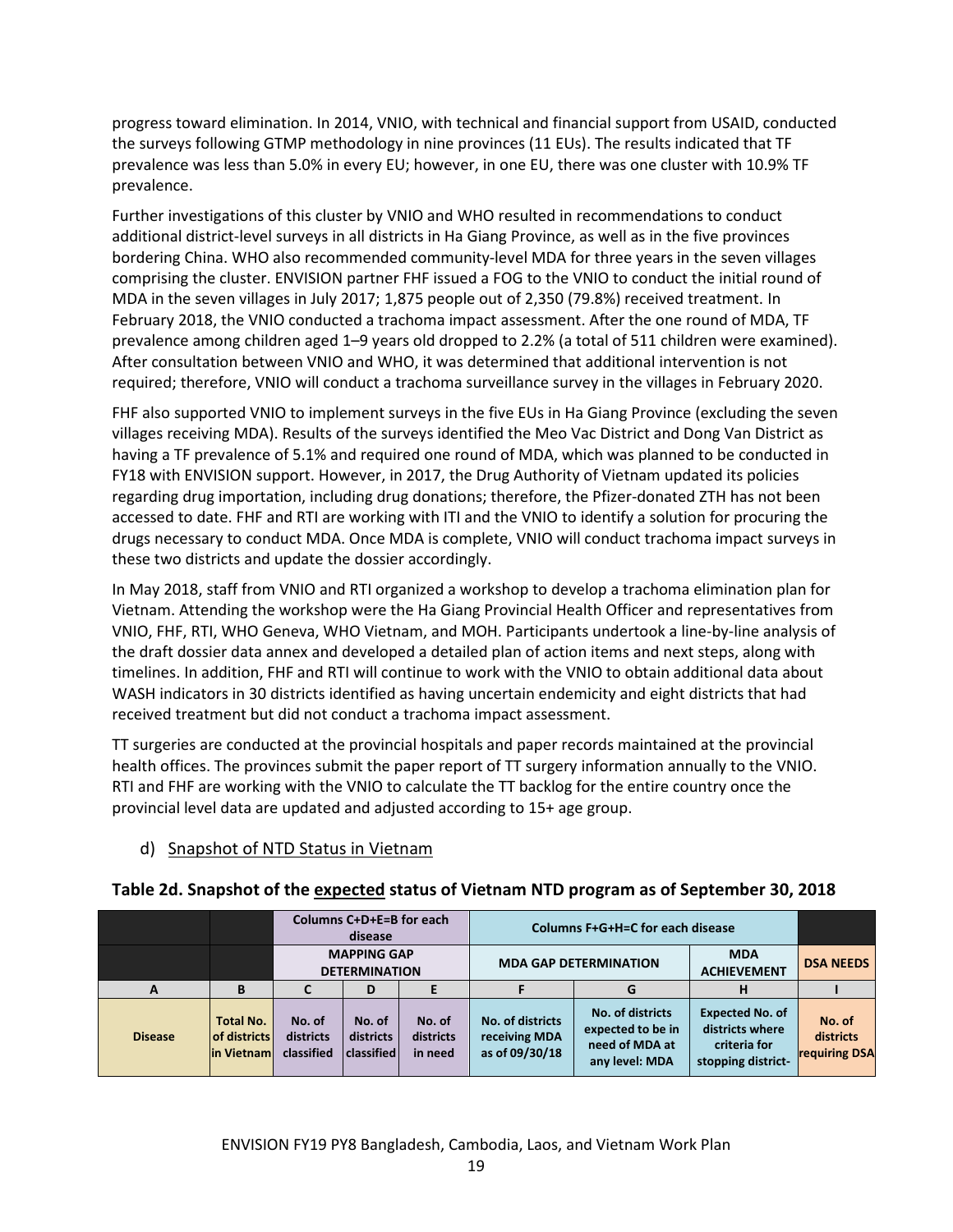|                               |       | Columns C+D+E=B for each<br>disease        |           |           | Columns F+G+H=C for each disease |               |                                                    |                                  |                                                    |
|-------------------------------|-------|--------------------------------------------|-----------|-----------|----------------------------------|---------------|----------------------------------------------------|----------------------------------|----------------------------------------------------|
|                               |       | <b>MAPPING GAP</b><br><b>DETERMINATION</b> |           |           | <b>MDA GAP DETERMINATION</b>     |               |                                                    | <b>MDA</b><br><b>ACHIEVEMENT</b> | <b>DSA NEEDS</b>                                   |
| $\overline{A}$                | B     | $\mathsf{C}$                               | D         | E         | F                                |               | G                                                  | н                                |                                                    |
|                               |       | as                                         | as non-   | ofinitial |                                  |               | not yet started,                                   | level MDA have                   | as of                                              |
|                               |       | endemic                                    | endemic   | mapping   | <b>USAID-</b><br><b>Funded</b>   | <b>Others</b> | or has<br>prematurely<br>stopped as of<br>09/30/18 | been met as of<br>09/30/18       | 09/30/18                                           |
| <b>VIETNAM</b>                |       |                                            |           |           |                                  |               |                                                    |                                  |                                                    |
| Lymphatic<br>filariasis       |       | $6*$                                       | 589*      | 0         | $\mathbf 0$                      | $\Omega$      | 0                                                  | $6*$                             | Pre-TAS: 0<br>Mini-TAS: 0                          |
| Onchocerciasis                |       | <b>NA</b>                                  | <b>NA</b> | <b>NA</b> | <b>NA</b>                        | <b>NA</b>     | NA                                                 | <b>NA</b>                        | <b>NA</b>                                          |
| Schistosomiasis               |       | <b>NA</b>                                  | <b>NA</b> | <b>NA</b> | <b>NA</b>                        | <b>NA</b>     | <b>NA</b>                                          | <b>NA</b>                        | <b>NA</b>                                          |
| Soil-transmitted<br>helminths | $63*$ | 63                                         | $\Omega$  | $\Omega$  | $\Omega$                         | 39**          | 24                                                 | $\Omega$                         | $\Omega$                                           |
| Trachoma                      |       | $33***$                                    | 532*      | $30***$   | 2                                | $\Omega$      | 0                                                  | $31*$                            | <b>New</b><br>baseline:<br>$3***$<br><b>TIS: 2</b> |

\* Implementation unit for LF and trachoma is the district, whereas for STH it is the province. Column B shows the number of provinces in country.

\*\* The VNIO requested medicine for 39 provinces in 2018. The VNIO is using current stock for treatments because the drug import restrictions are affecting all drug donation programs in Vietnam.

\*\*\* Sixty-three districts in 20 provinces had evidence of ≥5% TF prevalence from 2000 through 2005. In 2018, 30 out of the 63 districts were identified during a Trachoma Elimination Plan meeting as having uncertain endemicity. A "new baseline" survey will be conducted in 3 districts at highest risk of having ongoing transmission (i.e., Khoai Chau District [Hung Yen Province], Lac Son District [Hoa Binh Province], and Na Ri District [Bac Can Province]) in FY19 to determine endemicity.

#### e) Proposed ENVISION support to Vietnam in FY19:

Activity 1. LF Elimination Celebration: RTI will support NIMPE to organize a half-day celebration to mark the achievement of LF elimination that will occur after WHO's announcement. Representatives from USAID Washington, the USAID Mission, the WHO country office, and WHO WPRO will be invited to this event, which will take place in March 2019. Approximately 100 participants from NIMPE, MOH, and provincial health offices will be invited to attend the celebration. NIMPE will also develop information packets, a book about the history of LF in Vietnam, and a short video with interviews from medical professionals and those affected by lymphedema and hydrocele. Additionally, after WHO develops and disseminates the formal announcement, RTI's communication team will issue a press release, develop talking points that key speakers may use during the event; post announcements on ENVISION's website and social media channels about the celebration; and provide tweets during the event. Finally, they will leverage their platforms to increase visibility of the event and of Vietnam's accomplishment of LF elimination.

Activity 2: Advocacy for Sustainability: To maintain the momentum that the LF elimination celebration will generate around NTDs, RTI staff will work with NIMPE to finalize advocacy messages that the USAID Vietnam representatives and the Ambassador will use during the event and during any high-level discussions they may have with health officials. The messages will use LF elimination as an opportunity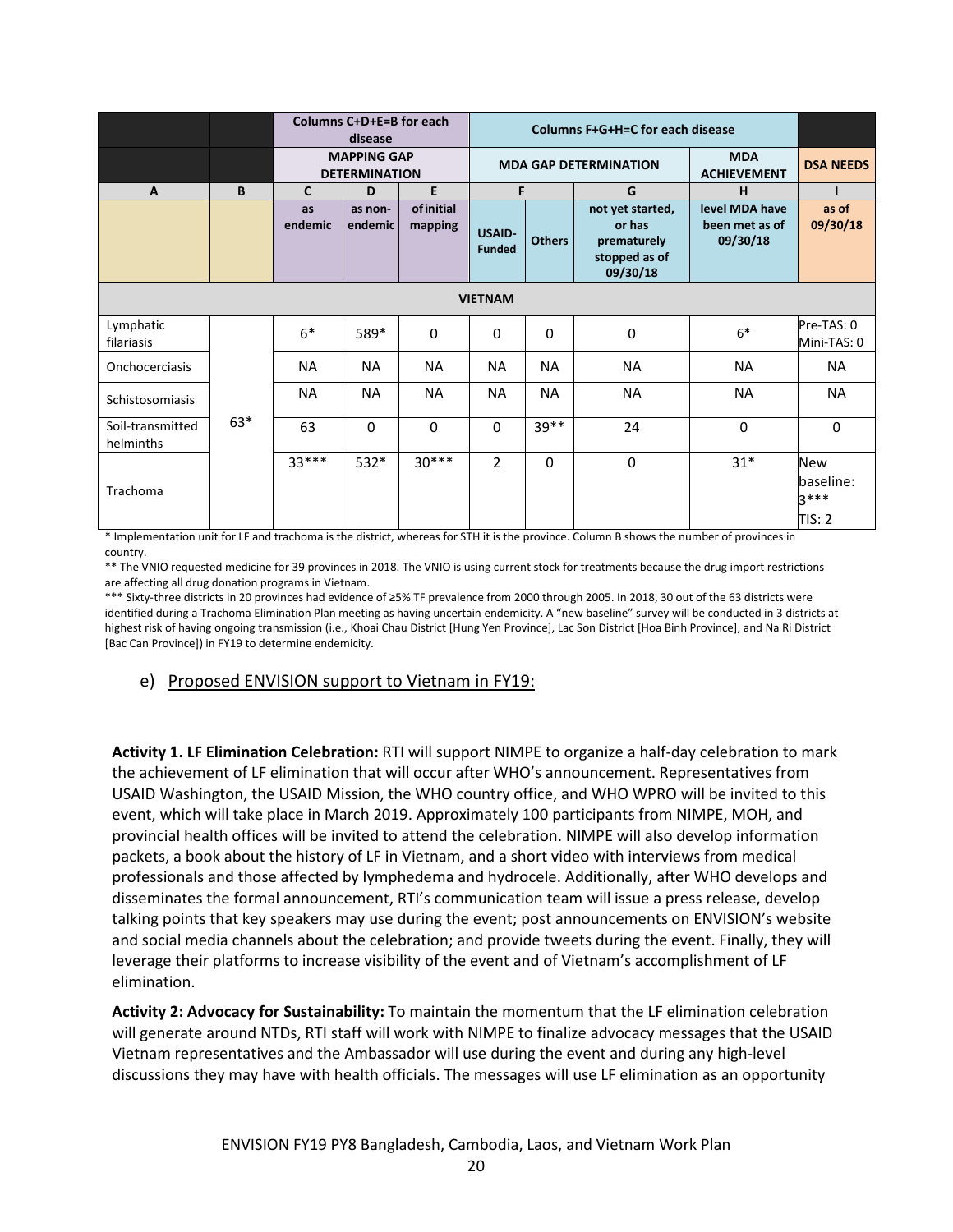to advocate for sustained MMDP work and surveillance activities post-elimination and to support continued STH control activities.

#### Trachoma

Activity 3. MDA in Meo Vac District and Dong Van District: Based on the April 2017 trachoma surveillance survey results, two districts in Ha Giang Province (i.e., Meo Vac District and Dong Van District) will receive one round of trachoma MDA in FY19.

The VNIO will support a fixed-point community-based MDA in Meo Vac District and Dong Van District, which have a total population of 157,707.

Activity 4. New Baseline Survey in 3 Districts: After the district-by-district analysis was conducted during the trachoma elimination workshop in May 2018, the attendees selected three districts that should conduct new baseline surveys. These three districts had the highest last known prevalence out of the 30 districts identified with uncertain endemicity. The VNIO will conduct a population-based prevalence survey in these districts that follows Tropical Data's methodology. Each district will comprise one EU. VNIO staff will use the two-stage cluster sampling to identify the clusters, with a sample size of approximately 1,225 children aged 1–9 years per EU. The survey teams will then examine members of selected households as follows: children (1–9 years) for TF and adults (15 years and older) for TT. It is estimated to take approximately 2.5 days to complete one cluster. The list of villages and populations is being prepared at the time of work planning; therefore, 24 clusters per EU are estimated for budgeting purposes, based on the 2017 surveys conducted in Ha Giang Province.

Activity 5. FHF Supervision: FHF staff will work closely with the VNIO and RTI via e-mails, telephone calls, and site visits to prepare for MDA and the all trachoma surveys. The following five site visits are planned for FHF staff:

- 1. December 2018, to finalize logistics for MDA in Meo Vac District and Dong Van District.
- 2. December 2018, to finalize logistics for and supervise the new baseline surveys in three districts of three separate provinces.
- 3. March 2019, to supervise visits during the MDA in Meo Vac District and Dong Van District.
- 4. April 2019, to discuss findings of the new baseline surveys.

Activity 6. Trachoma Pre-Dossier Development: RTI and FHF staff will work with the VNIO to incorporate the results of the FY18 and FY19 trachoma activities and collection of economic improvement and WASH indicators and TT backlog estimation into the trachoma pre-dossier.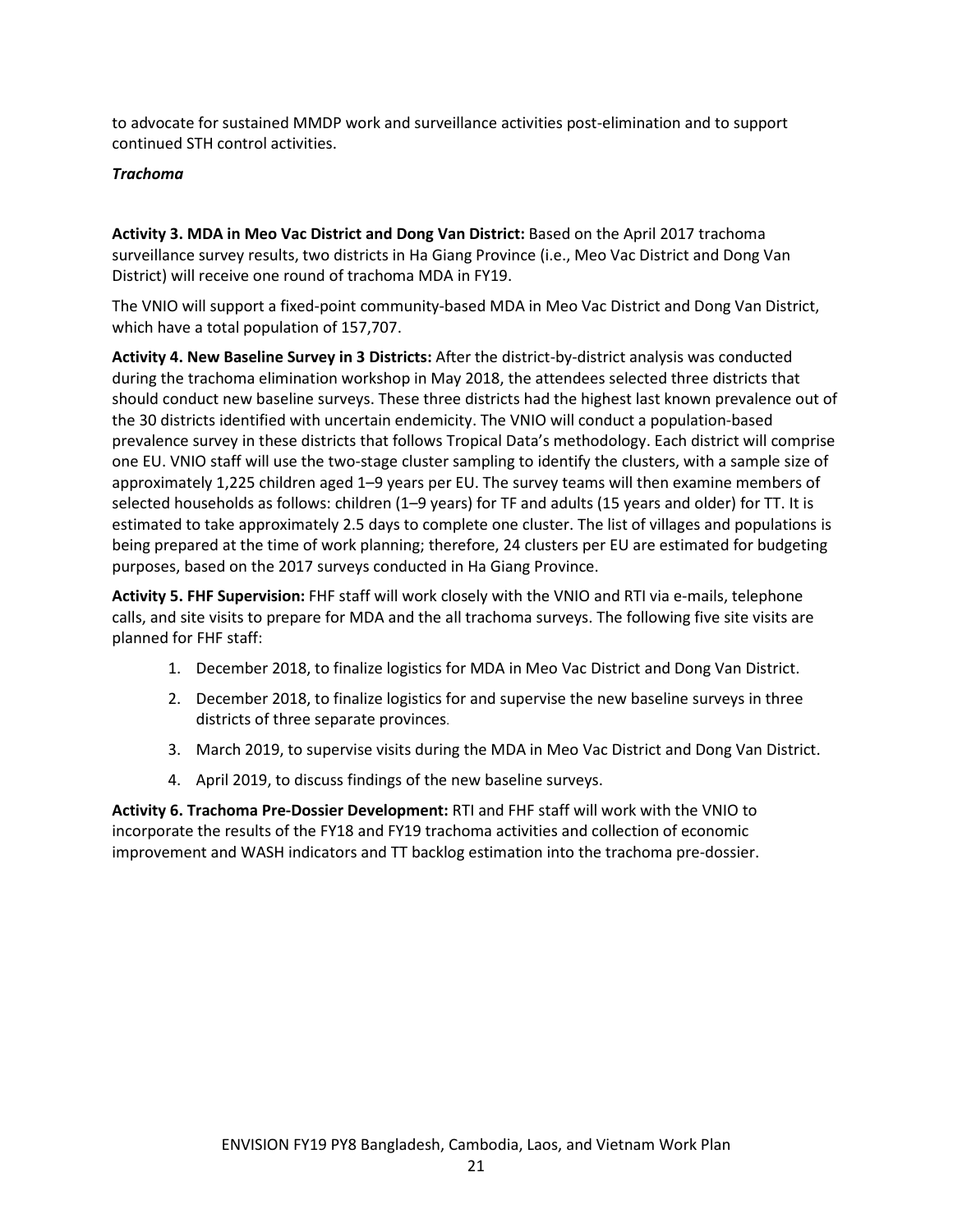# APPENDIX 2: Work Plan Timeline

| <b>FY19 Activities</b>                                                  |
|-------------------------------------------------------------------------|
| <b>Management Support</b>                                               |
| Technical assistance to MOHs in Bangladesh, Cambodia, Laos, and Vietnam |
| <b>Project Assistance</b>                                               |
| Bangladesh                                                              |
| 1. Pre-service Curricula Modules                                        |
| Laos                                                                    |
| 1. LF pre-dossier update meeting following MMDP survey                  |
| Vietnam                                                                 |
| 1. LF Elimination Celebration                                           |
| 2. Trachoma MDA in Meo Vac and Dong Van – FHF                           |
| 3. New baseline survey in 3 districts (FHF)                             |
| 5. FHF supervision                                                      |
| 6. Trachoma pre-dossier development following each activity             |
|                                                                         |